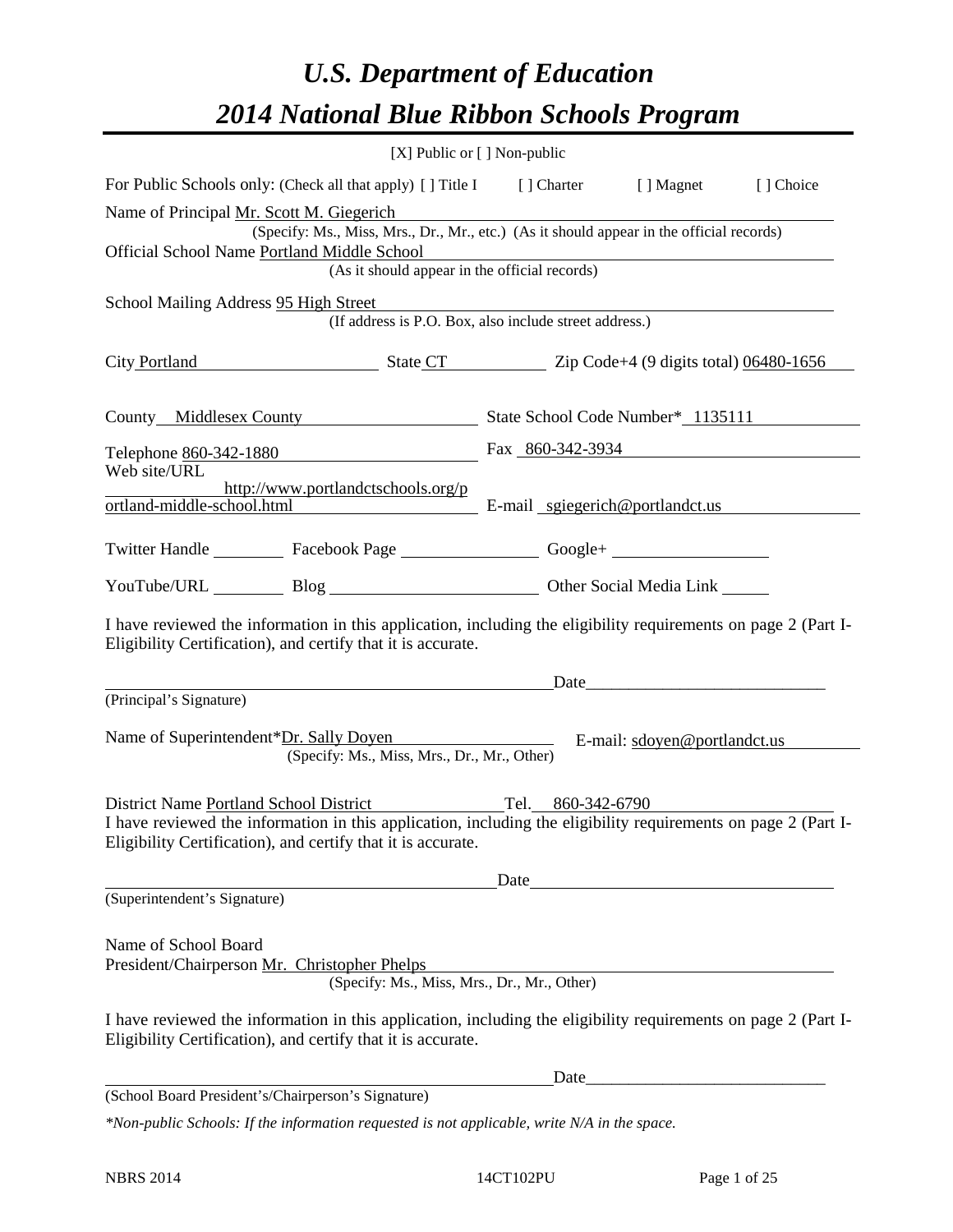#### **Include this page in the school's application as page 2.**

The signatures on the first page of this application (cover page) certify that each of the statements below concerning the school's eligibility and compliance with U.S. Department of Education, Office for Civil Rights (OCR) requirements is true and correct.

- 1. The school configuration includes one or more of grades K-12. (Schools on the same campus with one principal, even a K-12 school, must apply as an entire school.)
- 2. The school has made its Annual Measurable Objectives (AMOs) or Adequate Yearly Progress (AYP) each year for the past two years and has not been identified by the state as "persistently dangerous" within the last two years.
- 3. To meet final eligibility, a public school must meet the state's AMOs or AYP requirements in the 2013-2014 school year and be certified by the state representative. Any status appeals must be resolved at least two weeks before the awards ceremony for the school to receive the award.
- 4. If the school includes grades 7 or higher, the school must have foreign language as a part of its curriculum.
- 5. The school has been in existence for five full years, that is, from at least September 2008 and each tested grade must have been part of the school for the past three years.
- 6. The nominated school has not received the National Blue Ribbon Schools award in the past five years: 2009, 2010, 2011, 2012, or 2013.
- 7. The nominated school has no history of testing irregularities, nor have charges of irregularities been brought against the school at the time of nomination. The U.S. Department of Education reserves the right to disqualify a school's application and/or rescind a school's award if irregularities are later discovered and proven by the state.
- 8. The nominated school or district is not refusing Office of Civil Rights (OCR) access to information necessary to investigate a civil rights complaint or to conduct a district-wide compliance review.
- 9. The OCR has not issued a violation letter of findings to the school district concluding that the nominated school or the district as a whole has violated one or more of the civil rights statutes. A violation letter of findings will not be considered outstanding if OCR has accepted a corrective action plan from the district to remedy the violation.
- 10. The U.S. Department of Justice does not have a pending suit alleging that the nominated school or the school district as a whole has violated one or more of the civil rights statutes or the Constitution's equal protection clause.
- 11. There are no findings of violations of the Individuals with Disabilities Education Act in a U.S. Department of Education monitoring report that apply to the school or school district in question; or if there are such findings, the state or district has corrected, or agreed to correct, the findings.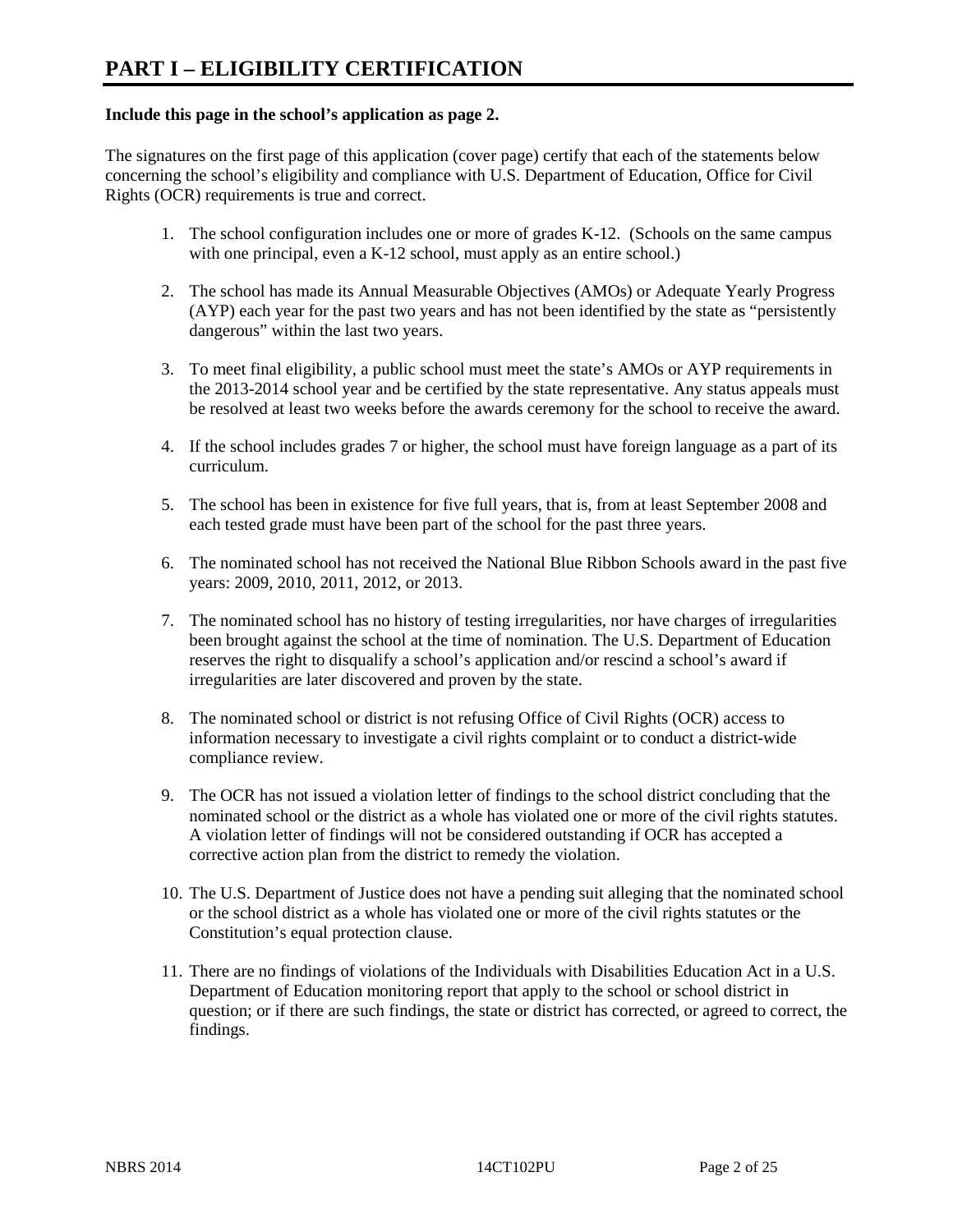### **PART II - DEMOGRAPHIC DATA**

#### **All data are the most recent year available.**

**DISTRICT** (Question 1 is not applicable to non-public schools)

| -1. | Number of schools in the district<br>(per district designation): | $\overline{3}$ Elementary schools (includes K-8)<br>1 Middle/Junior high schools<br>1 High schools |
|-----|------------------------------------------------------------------|----------------------------------------------------------------------------------------------------|
|     |                                                                  | $0 K-12$ schools                                                                                   |

5 TOTAL

**SCHOOL** (To be completed by all schools)

- 2. Category that best describes the area where the school is located:
	- [] Urban or large central city
	- [ ] Suburban with characteristics typical of an urban area
	- [X] Suburban
	- [ ] Small city or town in a rural area
	- [ ] Rural
- 3.  $8$  Number of years the principal has been in her/his position at this school.
- 4. Number of students as of October 1 enrolled at each grade level or its equivalent in applying school:

| Grade                           | # of         | # of Females | <b>Grade Total</b> |
|---------------------------------|--------------|--------------|--------------------|
|                                 | <b>Males</b> |              |                    |
| <b>PreK</b>                     | 0            | $\Omega$     | 0                  |
| K                               | 0            | 0            | 0                  |
| $\mathbf{1}$                    | 0            | 0            | 0                  |
| $\overline{2}$                  | 0            | 0            | 0                  |
| 3                               | 0            | 0            | 0                  |
| 4                               | 0            | 0            | 0                  |
| 5                               | 0            | 0            | 0                  |
| 6                               | 0            | 0            |                    |
| 7                               | 63           | 68           | 131                |
| 8                               | 51           | 62           | 113                |
| 9                               | 0            | 0            | 0                  |
| 10                              | 0            | 0            | 0                  |
| 11                              | 0            | 0            | 0                  |
| 12                              | 0            | 0            | 0                  |
| <b>Total</b><br><b>Students</b> | 114          | 130          | 244                |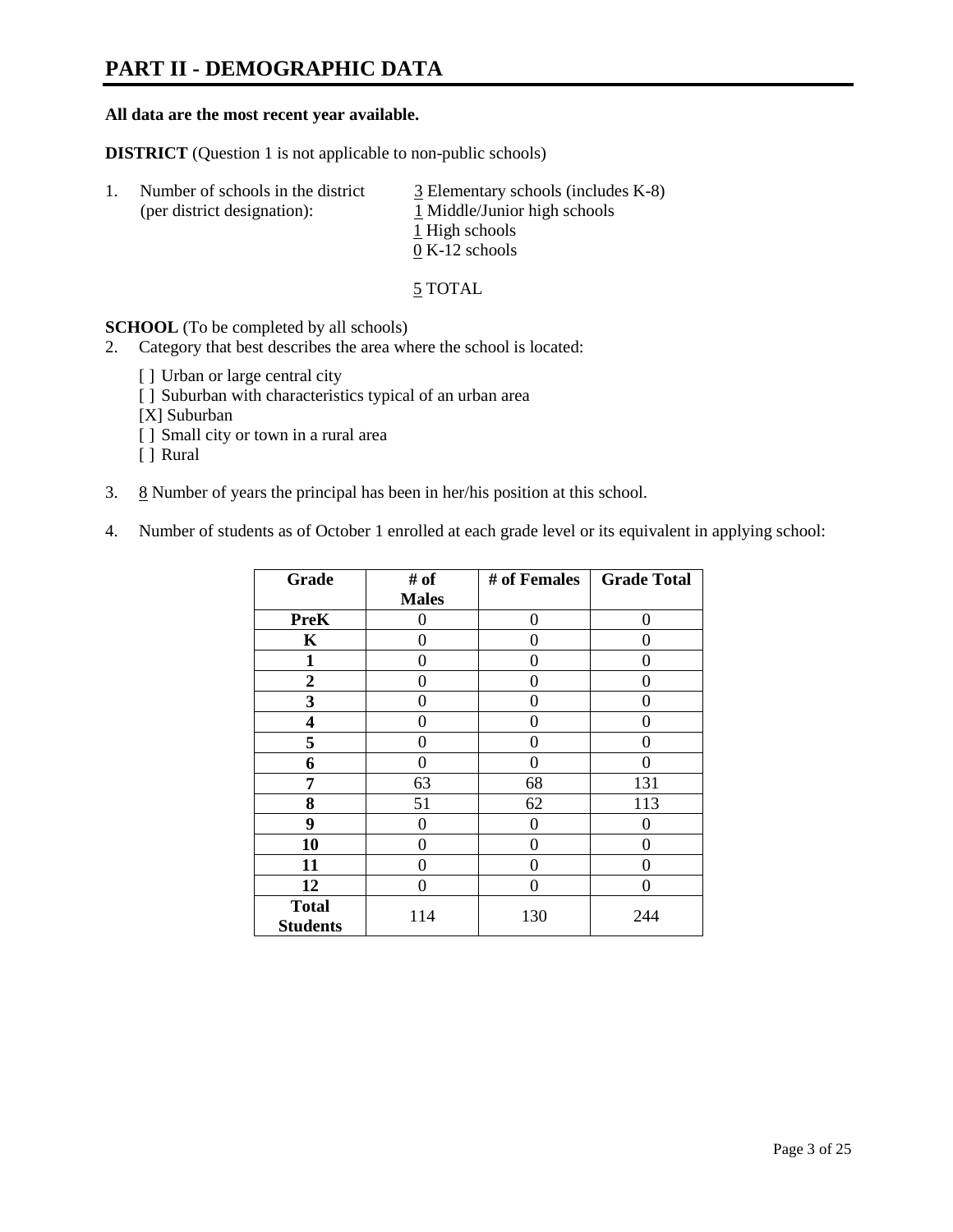5. Racial/ethnic composition of  $\qquad \qquad \underline{0}$  % American Indian or Alaska Native the school: 2 % Asian

 3 % Black or African American 5 % Hispanic or Latino 0 % Native Hawaiian or Other Pacific Islander 83 % White 7 % Two or more races

**100 % Total** 

(Only these seven standard categories should be used to report the racial/ethnic composition of your school. The Final Guidance on Maintaining, Collecting, and Reporting Racial and Ethnic Data to the U.S. Department of Education published in the October 19, 2007 *Federal Register* provides definitions for each of the seven categories.)

6. Student turnover, or mobility rate, during the 2012 - 2013 year: 2%

This rate should be calculated using the grid below. The answer to (6) is the mobility rate.

| <b>Steps For Determining Mobility Rate</b>         | Answer                      |
|----------------------------------------------------|-----------------------------|
| (1) Number of students who transferred to          |                             |
| the school after October 1, 2012 until the         | $\mathcal{D}_{\mathcal{L}}$ |
| end of the school year                             |                             |
| (2) Number of students who transferred             |                             |
| <i>from</i> the school after October 1, 2012 until |                             |
| the end of the 2012-2013 school year               |                             |
| (3) Total of all transferred students [sum of      | 6                           |
| rows $(1)$ and $(2)$ ]                             |                             |
| (4) Total number of students in the school as      | 244                         |
| of October 1                                       |                             |
| $(5)$ Total transferred students in row $(3)$      | 0.025                       |
| divided by total students in row (4)               |                             |
| $(6)$ Amount in row $(5)$ multiplied by 100        | っ                           |

7. English Language Learners (ELL) in the school:  $1\%$ Number of non-English languages represented:  $2$ 

Specify non-English languages: chinese, spanish

2 Total number ELL

8. Students eligible for free/reduced-priced meals: 20 %

Total number students who qualify:  $\frac{50}{2}$ 

If this method is not an accurate estimate of the percentage of students from low-income families, or the school does not participate in the free and reduced-priced school meals program, supply an accurate estimate and explain how the school calculated this estimate.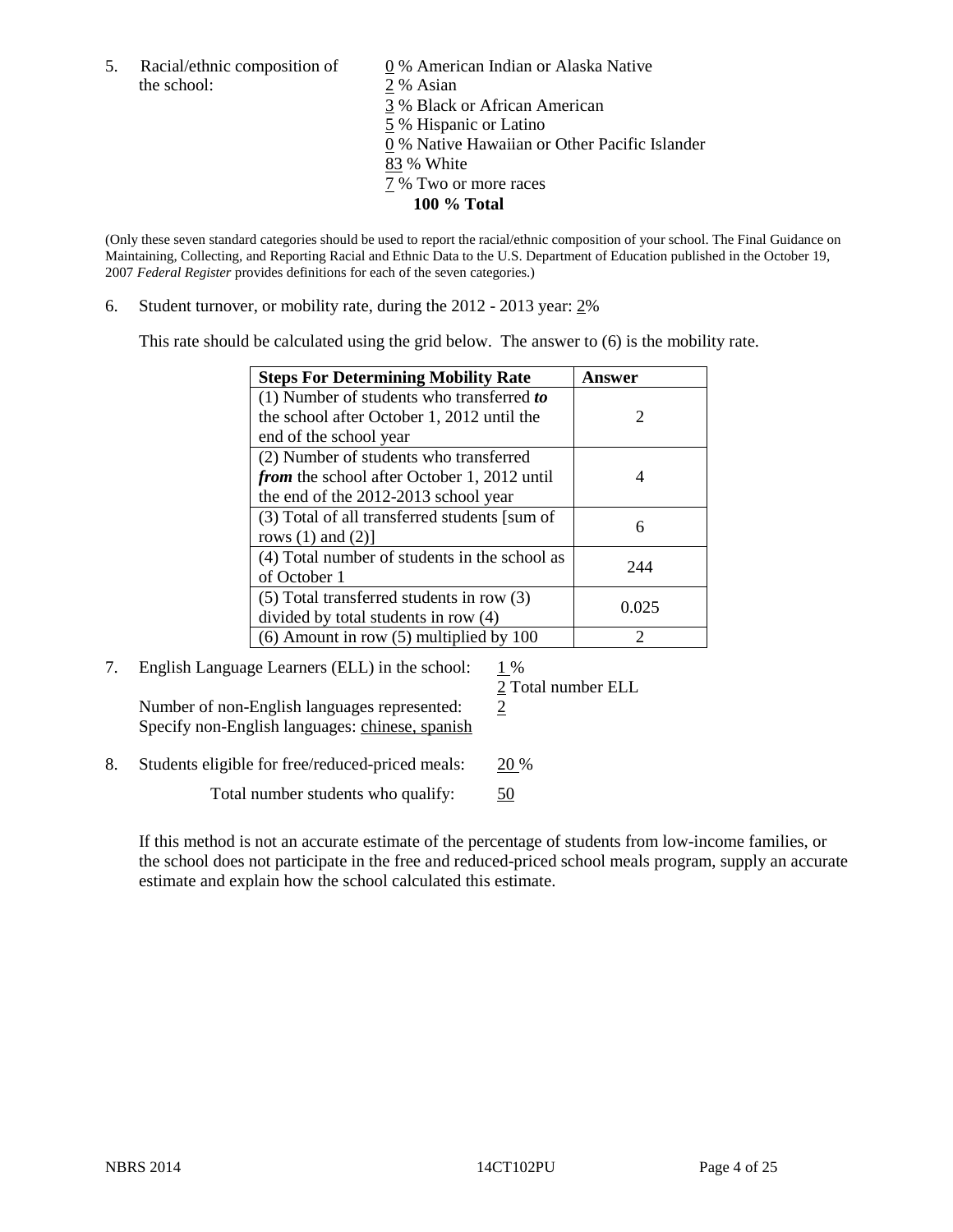20 Total number of students served

Indicate below the number of students with disabilities according to conditions designated in the Individuals with Disabilities Education Act. Do not add additional categories.

| 2 Autism                | 0 Orthopedic Impairment                 |
|-------------------------|-----------------------------------------|
| 0 Deafness              | 6 Other Health Impaired                 |
| 0 Deaf-Blindness        | 10 Specific Learning Disability         |
| 1 Emotional Disturbance | 1 Speech or Language Impairment         |
| 0 Hearing Impairment    | 0 Traumatic Brain Injury                |
| 0 Mental Retardation    | 0 Visual Impairment Including Blindness |
| 0 Multiple Disabilities | 0 Developmentally Delayed               |
|                         |                                         |

10. Use Full-Time Equivalents (FTEs), rounded to nearest whole numeral, to indicate the number of personnel in each of the categories below:

|                                       | <b>Number of Staff</b> |
|---------------------------------------|------------------------|
| Administrators                        |                        |
| Classroom teachers                    | 10                     |
| Resource teachers/specialists         |                        |
| e.g., reading, math, science, special | 10                     |
| education, enrichment, technology,    |                        |
| art, music, physical education, etc.  |                        |
| Paraprofessionals                     | 4                      |
| Student support personnel             |                        |
| e.g., guidance counselors, behavior   |                        |
| interventionists, mental/physical     |                        |
| health service providers,             | 6                      |
| psychologists, family engagement      |                        |
| liaisons, career/college attainment   |                        |
| coaches, etc.                         |                        |
|                                       |                        |

11. Average student-classroom teacher ratio, that is, the number of students in the school divided by the FTE of classroom teachers, e.g.,  $22:1$   $23:1$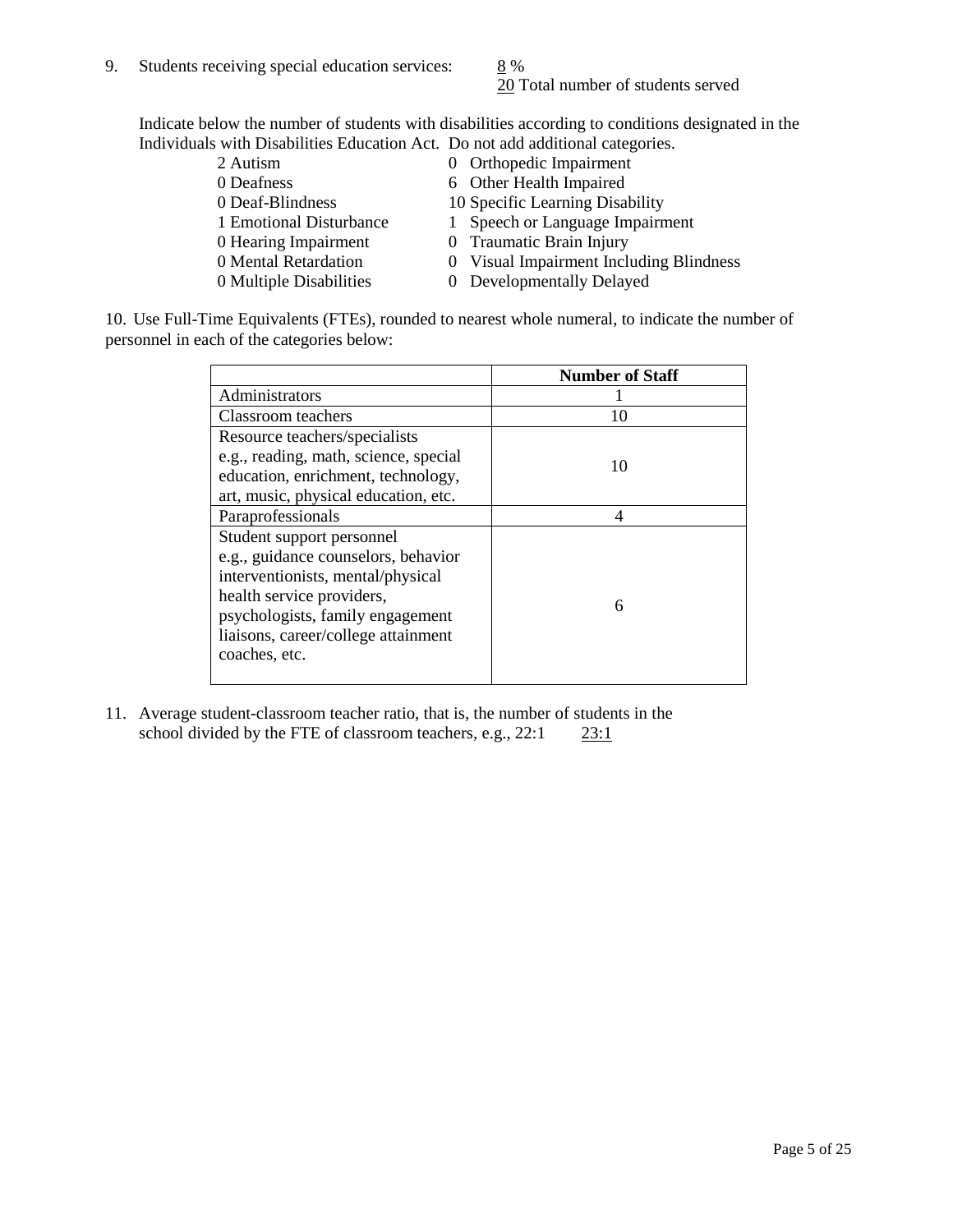12. Show daily student attendance rates. Only high schools need to supply yearly graduation rates.

| <b>Required Information</b> | 2012-2013 | 2011-2012 | 2010-2011 | 2009-2010 | 2008-2009 |
|-----------------------------|-----------|-----------|-----------|-----------|-----------|
| Daily student attendance    | 96%       | 96%       | 96%       | 96%       | 96%       |
| High school graduation rate | 0%        | 9%        | 0%        | 0%        | 0%        |

#### 13. **For schools ending in grade 12 (high schools)**

Show percentages to indicate the post-secondary status of students who graduated in Spring 2013

| <b>Post-Secondary Status</b>                  |    |
|-----------------------------------------------|----|
| Graduating class size                         |    |
| Enrolled in a 4-year college or university    | 0% |
| Enrolled in a community college               | 0% |
| Enrolled in career/technical training program | 0% |
| Found employment                              | 0% |
| Joined the military or other public service   | 0% |
| <b>Other</b>                                  | 2% |

14. Indicate whether your school has previously received a National Blue Ribbon Schools award. Yes  $No \underline{X}$ 

If yes, select the year in which your school received the award.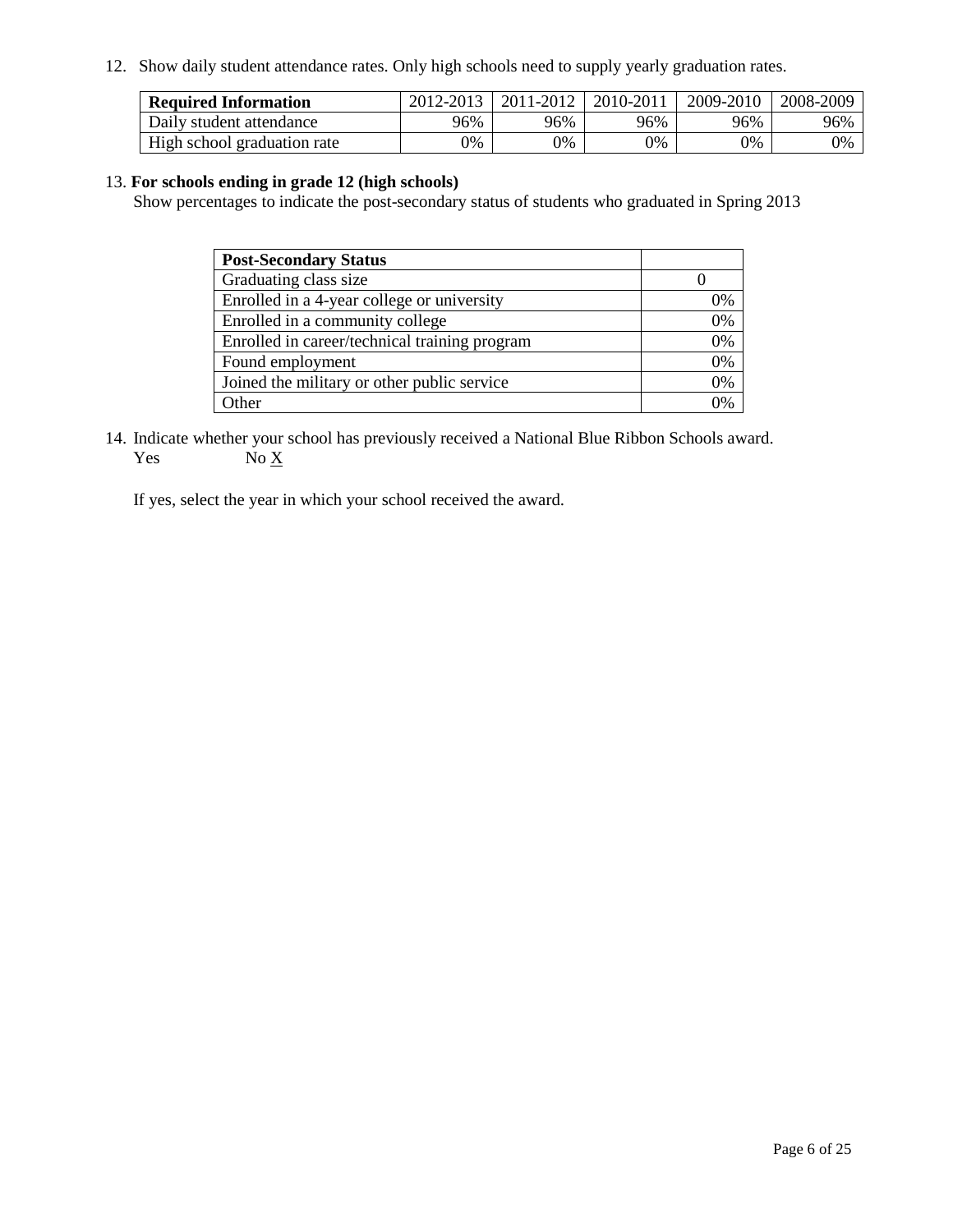### **PART III – SUMMARY**

Portland Middle School is a small, caring educational institution. Our vision is shaped by the collaborative efforts of parents, students, staff and community members. In short, we strive to meet the needs of all students; we challenge them to excel in the classroom, in their interpersonal interactions, and in their civic service opportunities. Additionally, we empower our students to become involved in our school.

Academically, we work to provide a host of opportunities where students are challenged to think critically and to creatively solve problems. Students, staff and parents interact with technology almost daily. Our technological resources are abundant, yet never enough in the highly sophisticated world of 21st century demands. However, we make good use of the resources available and are constantly seeking to find new and innovative ways to make the technology helpful, seamless and manageable. Furthermore, our students are exposed to and expected to communicate in a variety of ways. School-wide rubrics drive our academic expectations. Oral, written, visual, artistic and technical modes of expression are interwoven into the many classes our students take each academic quarter.

Not too long ago, Portland housed four distinctly different schools: Valley View Elementary School (PreK-Grade 2), Gildersleeve Elementary School (Grades 3, 4 and 5), the "old" Middle School (grades 6, 7 and 8) and Portland High School (Grades 9-12). In 2004, Portland completed a major building project which reconfigured the schools, ultimately moving the 7th and 8th graders out of the old middle school and into a brand new, state of the art building which was added onto the existing yet, reconstituted and reconstructed high school. Thus, the rebirth of Portland Middle School! In a short period of time, Portland Middle School has blossomed into a premier institution of learning due to our highly focused, professional and caring teachers, our motivated and curious students, our families who want the very best for their children and our community which supports our endeavors tirelessly. As all schools work to establish a culture and climate where students feel safe and secure, we take pride in knowing that appropriate and calculated risk taking is encouraged in every classroom. The student council, Parent Teacher Organization (PTO), our three teams of teachers and our community partners work collaboratively each year to sponsor charitable give-back experiences, fun and engaging student activities and a variety of educational outings.

The dedicated teams of teachers at Portland Middle School meet daily. This provides an opportunity to plan and integrate interdisciplinary activities, which engage our students' minds, as well as their hearts in many cases. Students raise money and awareness for St. Jude Children's Research Hospital, our adopted orphan Sebastien in Haiti, our local soup kitchen and other annually selected charities based on student input and choice. Our small school provides big and diverse opportunities for everyone. Unique to Portland Middle School is our Entrepreneurs Program: a course that integrates the Family and Consumer Science students and our Manufacturing/Technology Education students. These students select, design, manufacture, market and sell Portland's Own Products (POP)! Our biannual POP Expo brings family members, community supporters and repeat-buyers from previous years into our school where the talents of our students are on display as they vend their products. The end result is that their profits are redistributed to a worthy charitable cause each semester.

While we have been recognized by CONNCAN and the Connecticut State Department of Education for our outstanding academic achievement as measured by the scores earned on the Connecticut Mastery Test, we are equally proud of the whole-child approach we foster at Portland Middle School. Every student is scheduled for both French and Spanish in their first year at PMS, and is able to participate in band and/or chorus in both seventh and eighth grade. All students are scheduled for art, technology education, family and consumer science, health and physical education. 7% of our students are accommodated by Individual Educational Plans, yet each student is integrated into the mainstream for the majority of his/her day. Our heterogeneously grouped classes accommodate every learning style because our teachers differentiate instruction. Through creative use of our limited resources, we provide additional daily in-school opportunities for students through the use of a literacy lab, a math lab, and an ACES course that focuses on executive functioning skills. After school opportunities include interscholastic sports, a school play, art club, ski club, yearbook club, and academic support for homework assistance.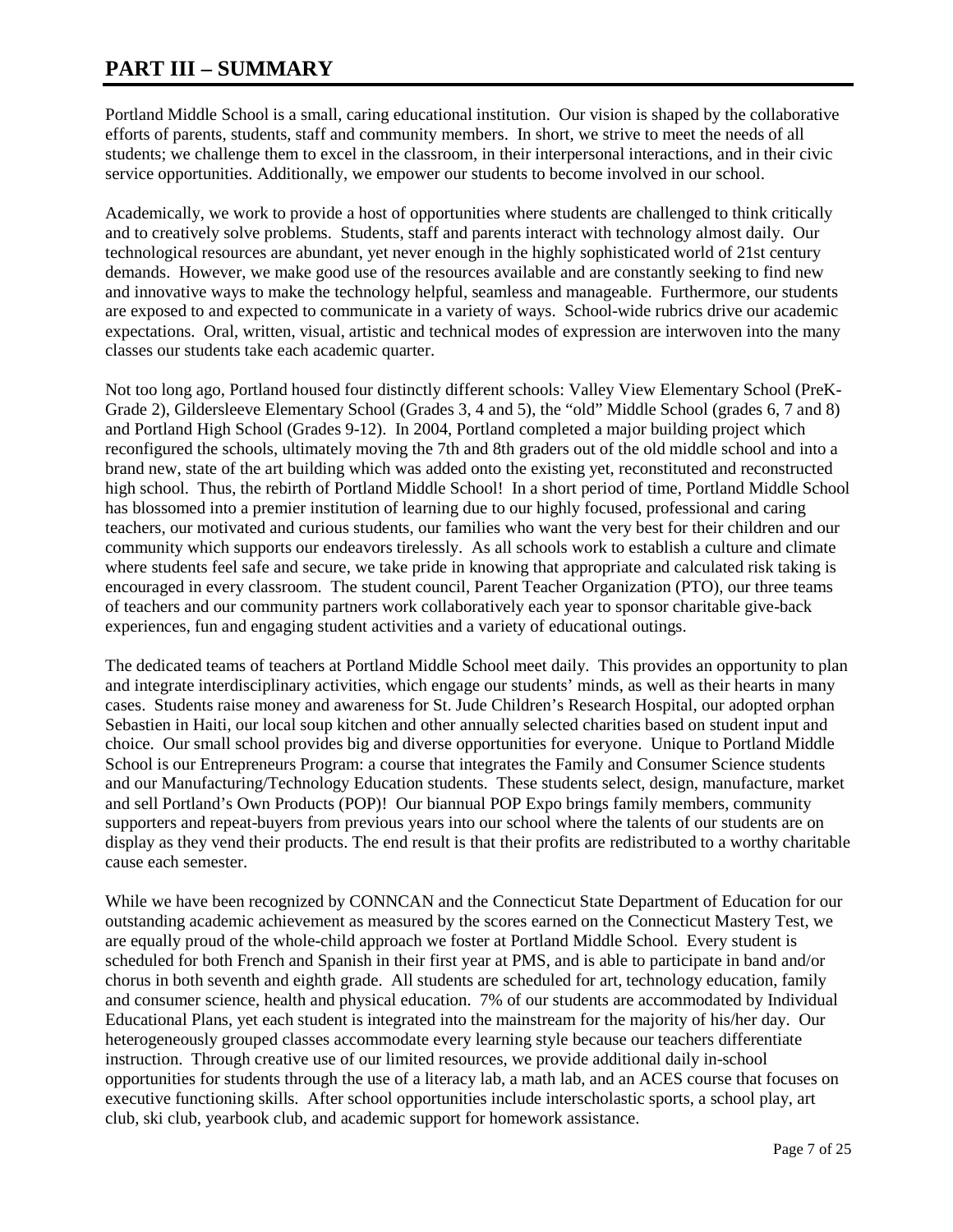In summary, Portland Middle School is a small, caring institution of learning where every child is valued. Our teachers know and care about what they teach. Our teachers know and care about who they teach. Through the many established partnerships with our families, our students and our community, we are proud to inspire thoughtful, creative, conscientious and zealous learners!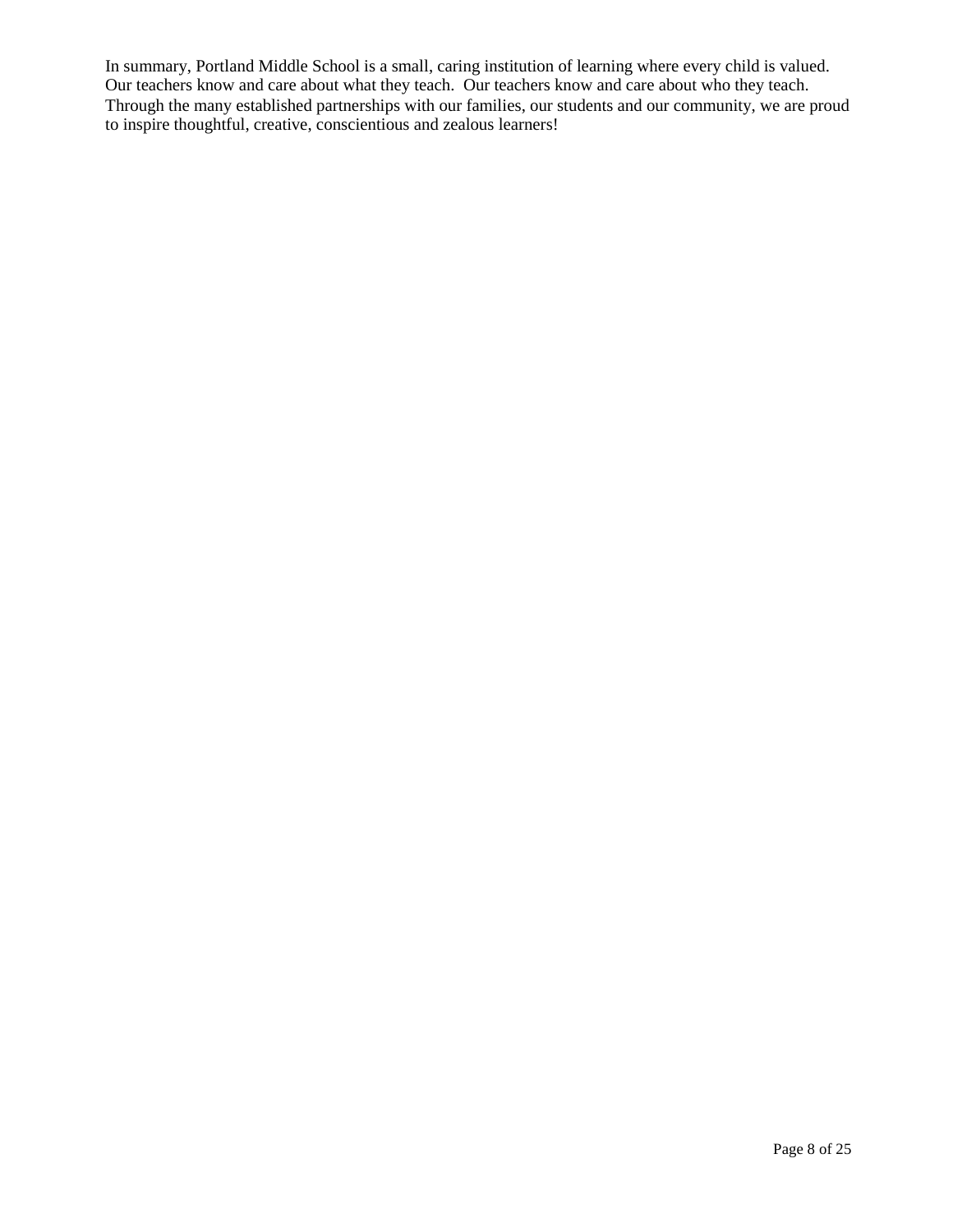#### **1. Assessment Results:**

a.) In Connecticut, one of the main measures used to track progress and/or achievement is the Connecticut Mastery Test (CMT). The CMT has been administered annually in early March and has undergone a variety of changes since its introduction in 1986. Presently in its fourth generation, the CMT will soon be replaced by the Smarter Balanced Assessment. As our noteworthy recognition is based primarily on the CMT data, it is important to note that the CMT has five levels: below basic, basic, proficient, goal and advanced. No Child Left Behind expected that 100% of students earn the level of PROFICIENT. In addition to the CMT, Portland Middle School has administered the Degrees of Reading Power test twice yearly and recently added Renaissance Learning's STAR tests for Reading (English Language Arts) and Math. Each of the aforementioned assessments has nationally normed, cut scores that are documented and used to identify students who may need additional support. The STAR test allows each district to customize their cut scores. Portland Middle School and the Portland School District have chosen to raise the bar and expect students to meet a higher cut score than described in the documentation provided by Renaissance Learning. Any student who does not achieve at the Proficient level is considered for additional targeted support. In addition to the Connecticut Mastery Test, the Degrees of Reading Power and our universal assessment STAR, we require writing prompts from all students, which are holistically scored by our staff. This data is tracked and shared. Follow-up teaching is designed after each prompt. In summary, Portland Middle School uses the statewide testing system, universal assessments and in-house assessments to set high, achievable goals for all students. Our results are tracked, shared and used to design support and/or enrichment.

B.) Portland Middle School has used a variety of data to analyze, report, and ultimately develop action with the goal that ALL of our students achieve at their highest capacity. We review and analyze the data through a few different lenses. The staff is given access to the data provided by the state (ctreports.com) as well as the data derived from in-school prompts, twice a year DRP testing, and our universal assessment from Renaissance Learning, STAR. All of this data is shared and discussed at team meetings, goal setting conferences, articulation meetings, faculty meetings, Board of Education meetings, PTO meetings and administrative council. The numbers are looked at horizontally and vertically. At the beginning of every school year, data from the previous five years is provided to staff which detail our achievement accomplishments from the state-wide benchmark assessment: the Connecticut Mastery Test. Data is reviewed for each grade level from the previous five years (ie: For our 7th grade, we look at Grade 7 achievement in 2013, 2012, 2011, 2010 and 2009. Next we look at the Class of 2018 results for 2013, 2012, 2011, 2010 and 2009). We analyze our performance and where we stand based on our state-wide designated District Reference Group; we establish realistic, high, and achievable goals.

A review of the math data for the past five years shows that in 2008-2009, 68% of the class of 2017 met goal. That percentage has grown steadily to show that an impressive 91% of this same class achieved the state goal in 2013! Reading results for the class of 2017 show a parallel pattern. Five years ago, this class had 74% achieving at the goal level which has climbed to reach 90% in 2013. Both grades levels at Portland Middle School show great gains over time. The class of 2018 (7th grade students in 2012-2013) had 70% of the class achieve at the Goal level for mathematics in 2008-2009. This same cohort rose to 90% achieving at Goal in mathematics in 2013. Reading scores for the class of 2018 indicate that 62% achieved goal in 2008- 2009. This class now has 95% achieving at the Goal level in reading on the 2013 CMT.

As a small school, only one sub-group (free and/or reduced) comprises at least ten percent of our population; this sub-group achieved at high percentages. However, we review and analyze results for every student as outlined above. As such, any student achieving below our expectation is assigned to one or more of at least four in-school options: Literacy Lab, Math Lab, ACES and/or traditional Special Education instruction. First and foremost, all of our teachers differentiate as part of our tier one expectations!

The Literacy Lab is designed to target an intervention in the area of Reading. Our specialist uses Read Naturally (Read Live) to work on an individual plan for each targeted student. The same is done with our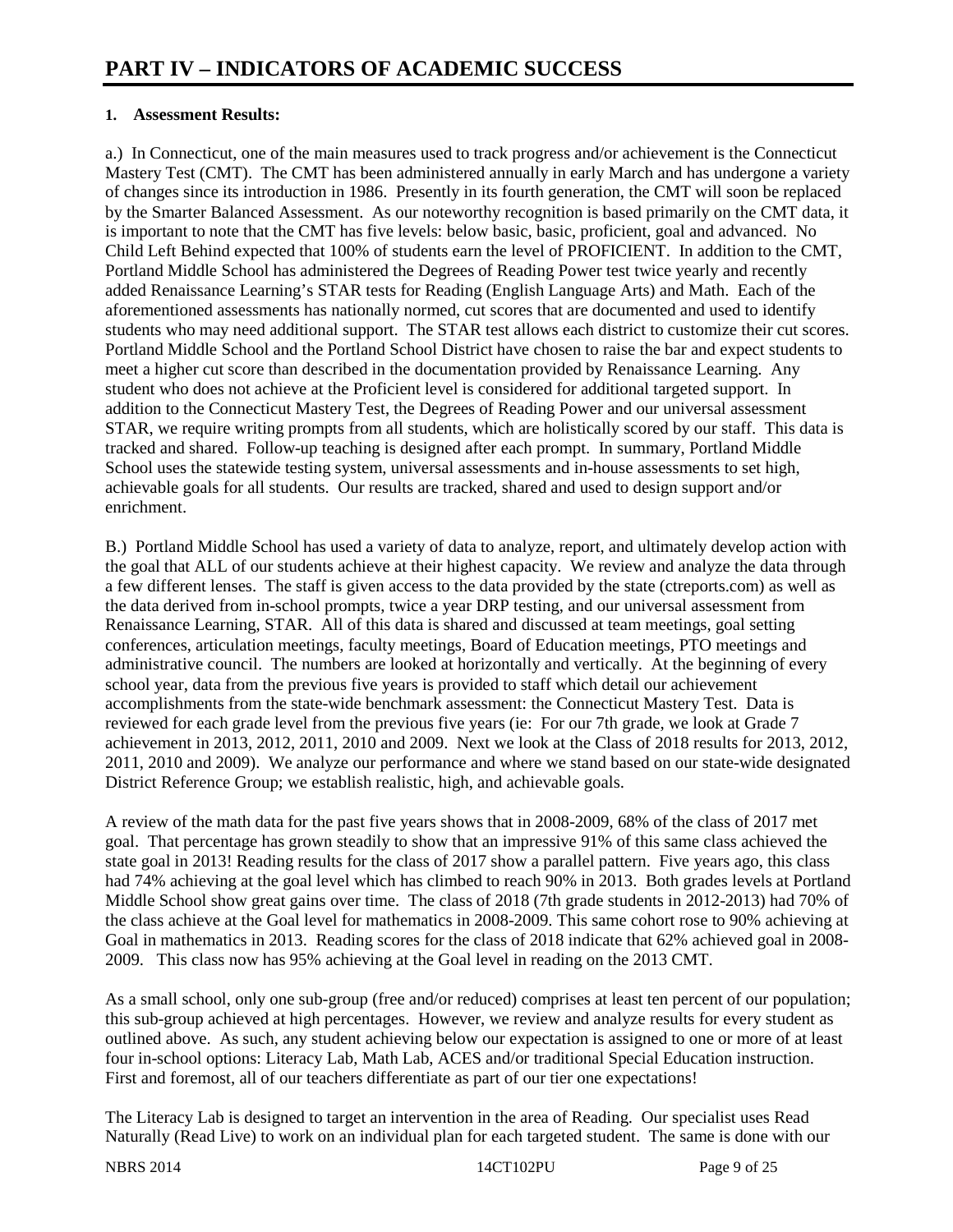Math Lab. The Math specialist works with Renaissance Learning's STAR Math program to individualize instruction. Periodic assessments are administered. ACES is a homemade program designed 20 years ago. ACES provides a small, caring and focused environment to help students in any or all areas of their academics. The lead teacher consults with classroom teachers. The result is constant oversight which leads to improved student achievement. Special Education teachers spend at least 80% of their time in classrooms as co-teachers. One period per day is set aside for specific interventions with identified students. All four programs occur during the school day and do not take the place of the regularly scheduled English Language Arts or Math class.

#### **2. Using Assessment Results:**

When you purchase a Ferrari, you expect it to be great! You expect that it has gone through a rigorous series of tests to ensure that the end product is of the utmost in quality and performance. The same can be expected when we look at our Ferrari's in the public school system. We expect that our "Ferrari's," students, have passed through a thorough, comprehensive process that serves to fine-tune all of the parts so that the end result is a high performing student. At Portland Middle School (PMS), we look at a variety of assessments through a few lenses to determine if we are teaching what students need to know and to determine if our students are performing at their own optimal level.

Furthermore, we share whole-school data with families, the Board of Education and our community each year at the September Board of Education meeting, during our semi-annual parent teacher conferences, on report cards and via our on-line grading portal.

All of our students participate in the annual statewide benchmark assessment, the Connecticut Mastery Test (CMT). In addition, we administer the Degrees of Reading Power assessment annually, as well as Renaissance Learning's STAR assessments in reading and mathematics three times per year. Writing prompts, in-class performance, and grades are considered as well. Longitudinally, we track students' performance and progress. Annually, we determine if our curriculum leads to improved student achievement. School-wide action is proposed after this annual analysis. For example, "adding supporting details" in writing has been extensively discussed and all of our teachers have demanded more from students in this focus area. "Making Reader-Text Connections" has consistently been an area in need of improvement, not only at PMS, but in the entire state. As such, we have specifically shared teaching strategies to enhance our students' performances in this area. 51% were at goal in 2009, and 75% at goal in 2013.

If there is ever a concern about a student and his/her performance, we initiate a process that includes a comprehensive analysis to determine how we may intervene, assist, or support.

Our teams meet daily. Parents are invited to help us understand more about any student we teach. The Early Intervention Team follows up on concerns that we have learned about. This team examines the data we have available to identify areas in need, and organize the appropriate support. First and foremost, we expect our teachers to differentiate based on the strengths of the student. Concurrently, we provide the necessary targeted intervention and/or support. From the collaborative efforts of our multidisciplinary team, a plan is shared with the teaching team, the parents, the student and our intervention specialists.

It should be noted that we add to the student's daily schedule as opposed to subtracting. Instead of pulling a student out of the mainstream reading or math class, we add the Literacy Lab or Math Lab to the student's daily schedule.

Our intervention process includes continued analysis, follow-up discussion, and further assessments. As a result, students may be "exited" from our Literacy Lab or Math Lab once demonstrating they have achieved the necessary skills. The ongoing process established leads to improved student achievement.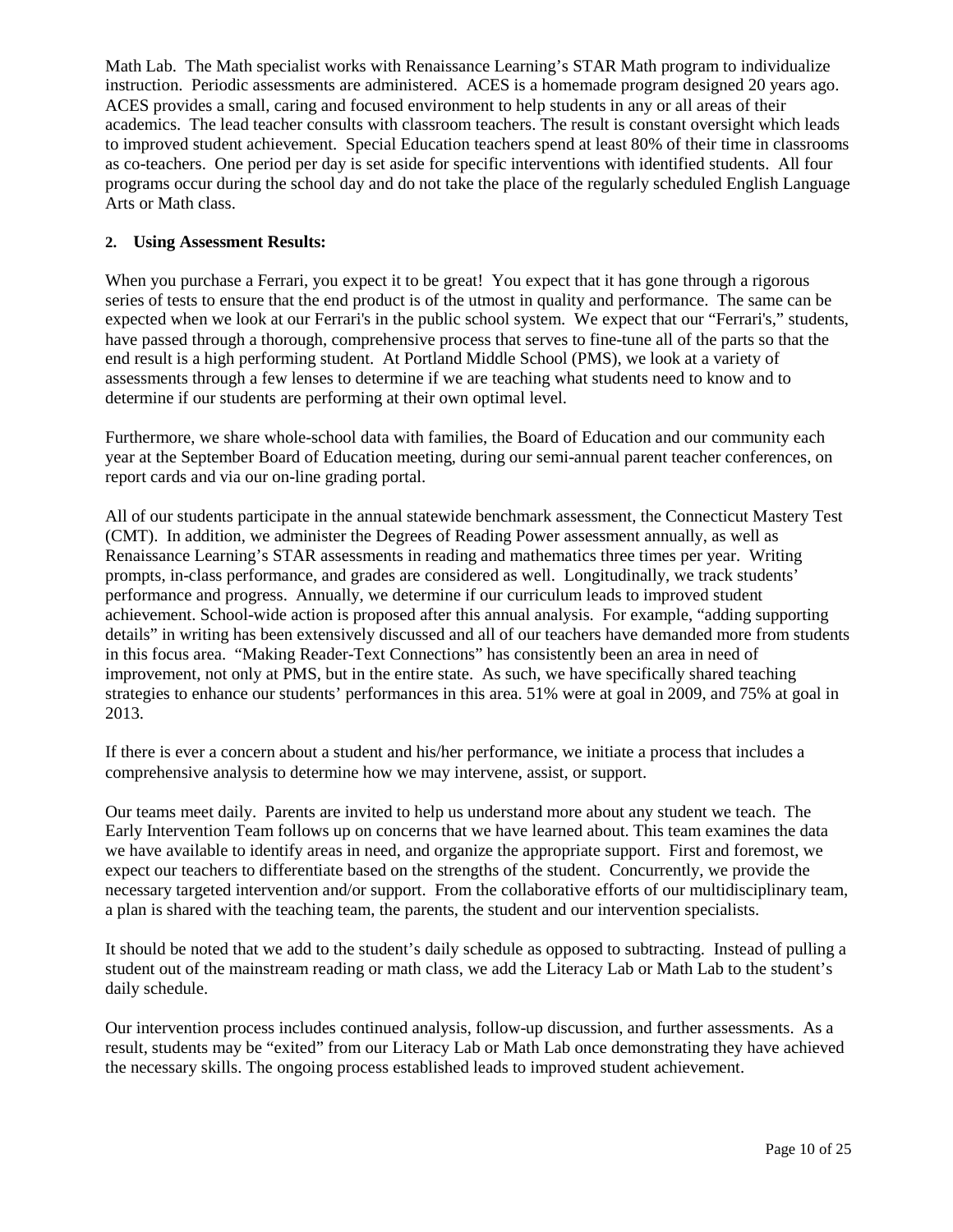#### **3. Sharing Lessons Learned:**

Every year, staff and administration attend meetings and workshops. Furthermore, all staff participate in their professional organizations, as well as professional development designed at the district level. In addition, the structure of the Portland Middle School daily schedule provides a daily meeting for each of our three teams of teachers. We take advantage of these opportunities to share "best practices" that we have learned in order to design or improve instruction. For example, our teams discuss and share effective strategies evidenced by student achievement. Staff meetings have been utilized to highlight successful interventions and/or practices. Specifically, a previous practice was to mandate monthly writing prompts. Our staff has been trained to holistically score writing prompts. Since the purpose was to improve writing, some writing teachers expressed a desire to oversee the scoring and to modify the process. Consequently, monthly prompts were eliminated. Instead, purposeful quarterly prompts were administered and scored by the entire staff and reassessed by the Language Arts teachers, who then identified areas for targeted instruction. More than 90% of our students met the state level for Proficiency and 87% earned the more rigorous distinction for Goal!

Comprehensive Assessment of Reading Strategies (CARS) and Janet Allen define easily integrated strategies to improve reading comprehension. We have posted these strategies throughout our building. We expect students to identify strategies that were utilized in order to improve their comprehension. Likewise, math teachers have presented examples that can be integrated into other subject areas with the goal that students have multiple opportunities to solve mathematical equations.

Our school cares about every child and aims to connect with at-risk children. In 2008, we identified students who were in need of extra attention and care. Each staff member adopted one to two at-risk students. Once established, this approach was shared with the regional administrators at their quarterly meeting. This approach has had a long-lasting impact on our culture and climate. It is evident that every child counts!

#### **4. Engaging Families and Community:**

Dr. Joyce Epstein has written extensively about the value of school and family partnerships. At Portland Middle School, we embrace her philosophy and have created a culture where families are comfortable participants at our school. Communication is an essential tool to engage families. To that end, our school communicates in a variety of ways. Additionally, an open door policy fosters an environment that invites and includes parents as often as possible in the planning, execution and support of the many initiatives we are charged to undertake.

One of the primary tools used at Portland Middle School is the daily email sent from the principal to every family that includes a brief message, the daily homework assignments, a link to the grade portal and the following character quote, "Measure yourself against a standard of excellence." Recently, the principal challenged all of our families to review reading strategies at home. A hyper-link to 20 common core reading strategies was included in the daily email home. Parents were asked to have their child explain a strategy and report back to the principal for a ticket into a lottery. The middle school web-site provides easy access to grades, homework, forms, honor roll and news. A counter indicates that about half of our families visit the site daily.

The Parent Teacher Organization meets monthly. The agenda provides positive interactions between staff and families to share news and longitudinal data, to collaborate regarding support opportunities, and to plan the necessary fundraising.

Our field trips offer opportunities for parents to spend time with our students as we invite them to participate as chaperons. The annual end of the year 8th grade dance is organized, chaperoned and sponsored by the parents. The music boosters are active and present in the building and at every music event.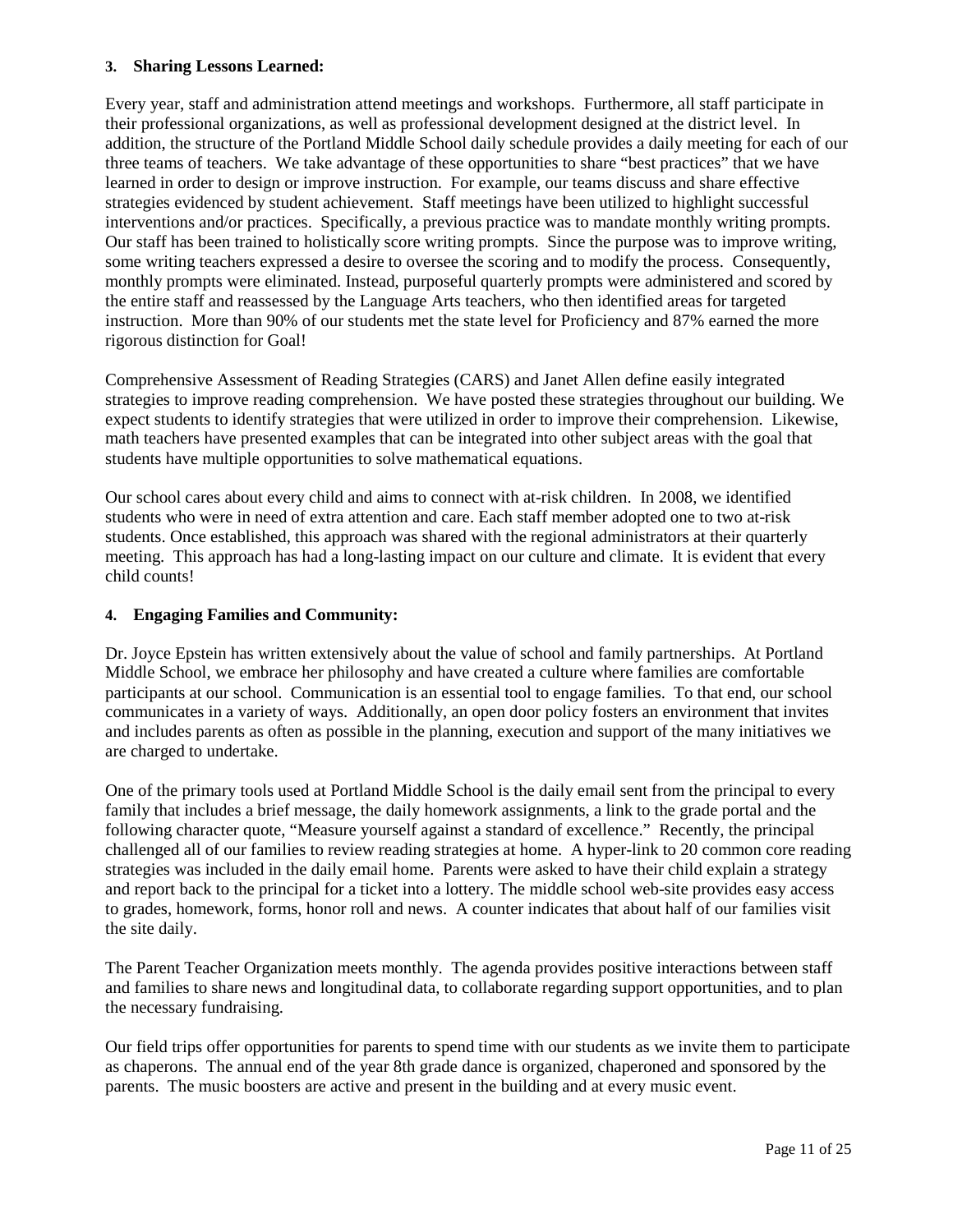The Youth Action Council is run by the town Youth Services department. This group of young adolescents helps to raise awareness about issues, organize charitable activities and collections, and takes an active role as we seek speakers on topics such as bullying, internet safety and making acceptance acceptable!

In addition to Open House in early September, we host two parent-teacher report card conferences each year. The teams of teachers meet daily. They regularly invite parents to meet. The purpose is to learn more about their child. Our two-way communication encourages parents to call and arrange meetings at mutually convenient times. Furthermore, we make parent communication a priority when we may have a concern. Email and phone communication are primary resources in this process. However, it is not uncommon to send a "Good News" postcard home.

We believe that our strong school-family-community partnership contributes significantly to our noteworthy student achievement.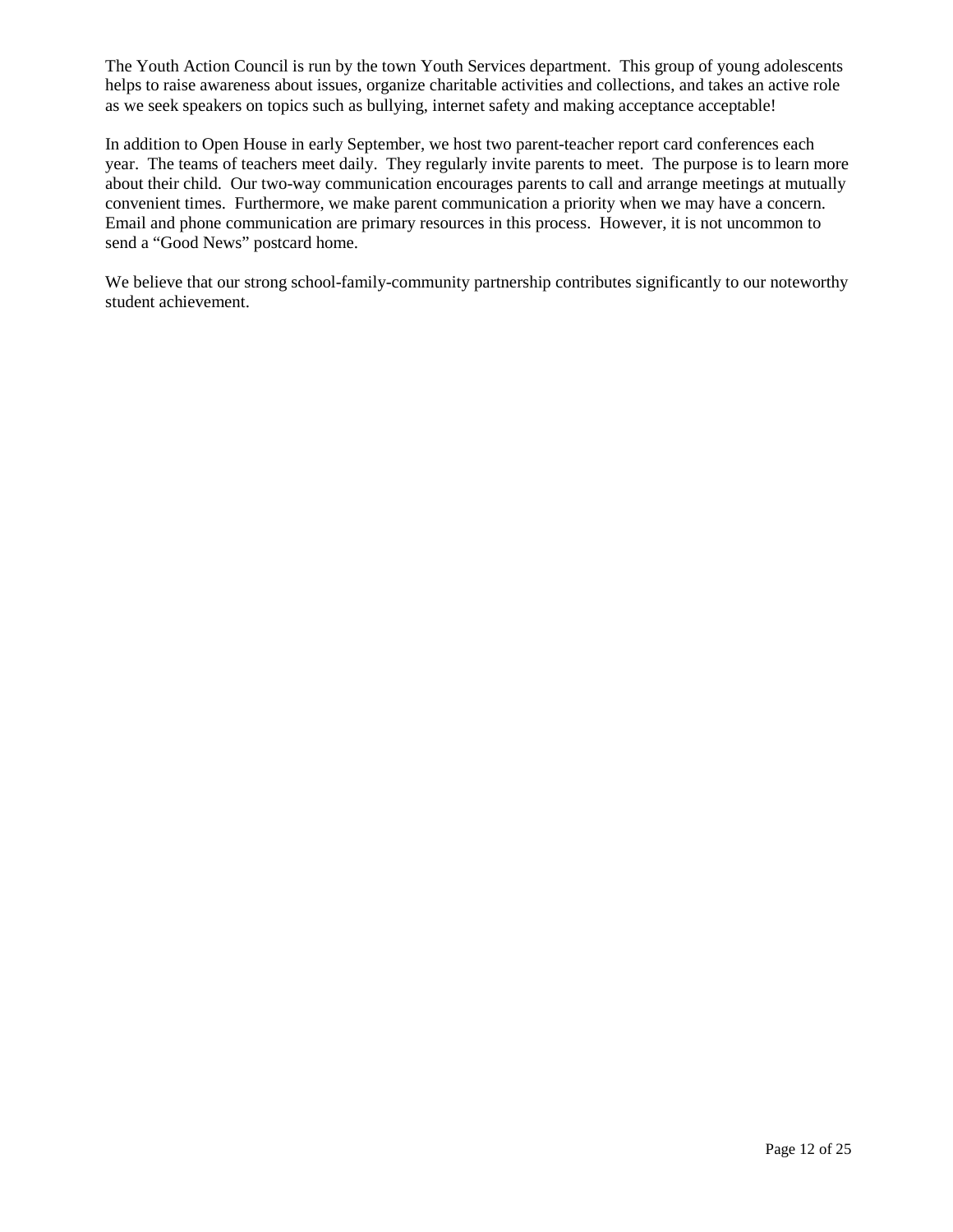#### **1. Curriculum:**

 At Portland Middle School, students have the opportunity to participate in a variety programs designed for students to learn, to think critically and solve problems creatively. Students take courses in mathematics, science, social studies, English Language Arts, Family and Consumer Science, Technology Education, Entrepreneurship, art, music, health, physical education, French and Spanish. The curriculum in all courses is driven by 21st century learning expectations as well as by the school's core values and beliefs. Another integral part of our curriculum is the library media program. The library provides a variety of resources that support academic learning requirements in all subject areas. Our certified teacher-librarian collaborates with classroom teachers on implementing curricular themes and technology literacy skills, and instructs students in this area throughout the year. The library staff promotes reading appreciation and critical thinking through book clubs, book talks, awards programs and other special programming.

In the last few years, we have undertaken the task of aligning our curriculum with the Common Core State Standards (CCSS) not just in English Language Arts and mathematics, but school-wide as teachers are developing interdisciplinary units that align with CCSS. In the science department, students in 7th grade focus on Life Science and students in 8th grade learn about Physical Science. Both courses integrate handson learning activities with emphasis on scientific inquiry, using scientific reasoning, and recognizing the complex interactions between science, technology and society.

In social studies, students study Ancient Civilizations in 7th grade with a focus on various countries or regions from different continents. Students learn about the geography, selected periods of history, and contemporary cultures of these countries. In 8th grade, students study U.S. History with a focus on the principles of the U.S. constitution along with events, arguments, and movements of the 19th century and their impact today. In both courses, students analyze an array of primary and secondary source materials.

Students in world language courses develop oral and written proficiency in French or Spanish by interpreting authentic written texts and spoken language, engaging in active conversation with peers and creating messages about themselves in oral and written contexts. Through their study of the language, students also learn about the cultures of French and Spanish-speaking peoples.

In art classes, students learn to identify significant works and recognize the aesthetic qualities of visual art from different historical periods and cultures. They also practice various visual art techniques and processes while employing the processes of creating and responding to their work as they progress. Thus, students appreciate the importance of the arts expressing and illuminating human experiences.

College and career readiness is underscored throughout the school's curriculum. As part of their English Language Arts curriculum, students explore their individual strengths, weaknesses and learning styles. Students also set goals for themselves which lead into discussions with the school counselor about what careers may be well-suited to each student and what educational opportunities he/she will need to pursue to attain a career in that field. This information is recorded in Student Success Plans that follow students to high school. Students meet with the school counselor four times a year to address skills needed in the three domains of student development: academic, career and personal/social. These domains are also addressed in monthly advisory sessions. Each student is assigned to a small group with a staff mentor. Within these groups we discuss themes such as organization strategies, study skills, bullying, practicing random acts of kindness and exploring career interests.

Career readiness forms the basis for our Entrepreneurship course in which students develop skills necessary to be productive in the workplace. Students develop sensible and useful products that they sell at the Portland's Own Products sale. Thus, they develop a business plan, use marketing skills and plan for the distribution of their products. After the sale, students plan for the distribution of profits to one or more charitable causes.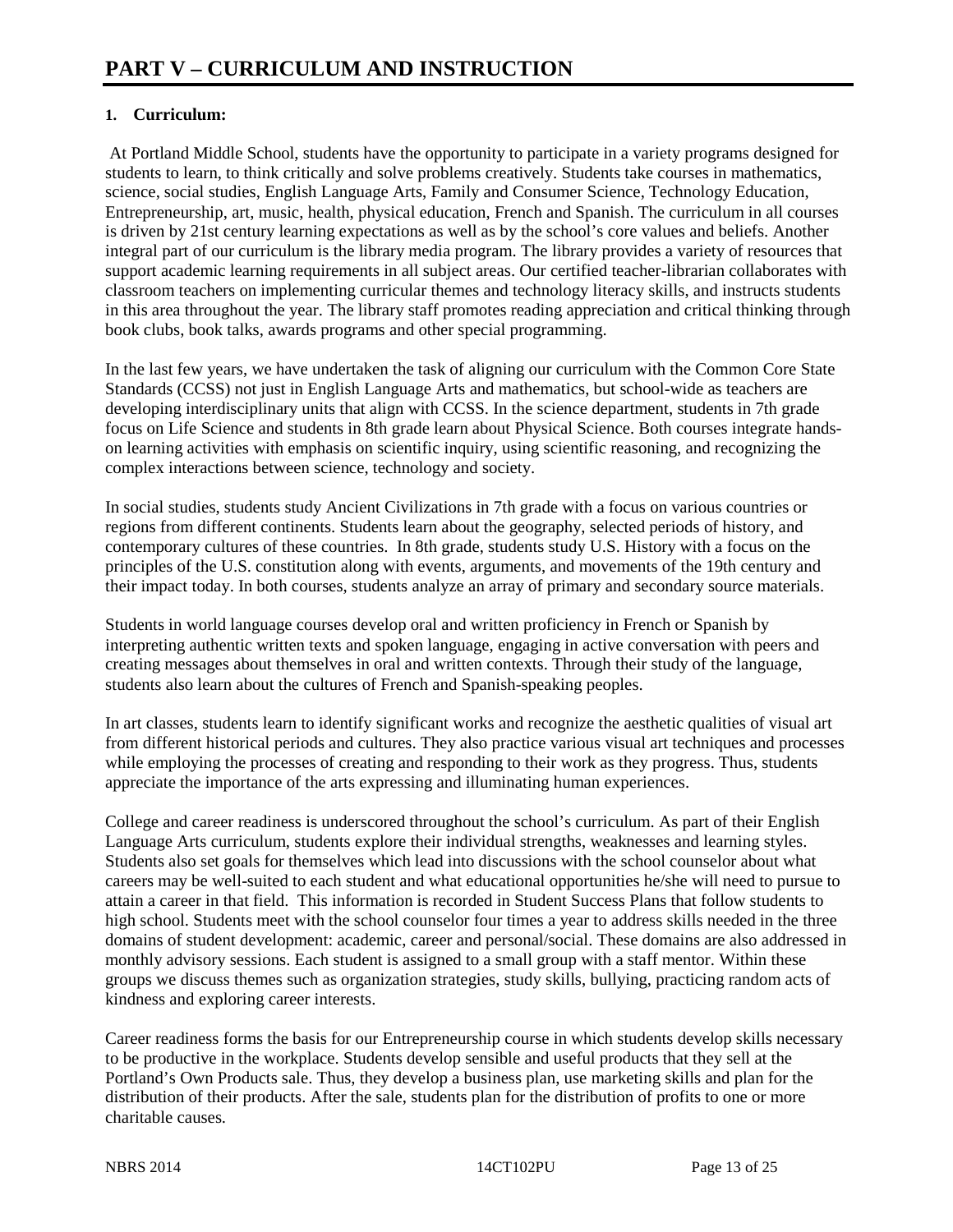Portland Middle School's curriculum offers students a challenging, yet supportive environment in which all students have the opportunity to thrive. We work as a team to ensure students receive the same message of care, support and high expectations throughout the school.

#### **2. Reading/English:**

Portland Middle School has a talented team of English Language Arts teachers who meet regularly with their colleagues from the high school. Most recently, significant time has been devoted to aligning our curriculum to the Common Core State Standards. As a result, students in the seventh and eighth grade are now reading texts that are much more rigorous and complex. Mark Twain's, The Adventures of Tom Sawyer has been introduced to the 7th grade curriculum, while the 8th grade has adopted Shakespeare's, A Midsummer Night's Dream. Additionally, the 8th grade added Laurie Halse Anderson's historical fiction novel, Chains, to provide a richer and more complex text and to parallel the unit with events and figures from the Revolutionary War. More than 90% of our students in both grades met the 2013 state reading goal.

Additionally, Janet Allen's Plugged-In to Non-Fiction resources have been a staple at Portland Middle School for the past four years. Both non-fiction and fiction reading strategies are posted in classrooms and have been shared with the entire teaching staff. Students are expected to cite reading strategies in selfassessments during class, while the principal also encouraged and challenged families to review these strategies at home.

Moreover, we track the reading comprehension and fluency progress of every student. Teachers have crafted student learning outcomes and/or objectives measurable by our benchmark assessments, Renaissance Learning's STAR program and students' Connecticut Mastery Test results. Consequently, students who do not meet our proficiency level are considered for additional support.

While differentiated instruction is our primary instructional method to provide enrichment and/or support, we have created a Literacy Lab for additional targeted support. The Literacy Lab uses a variety of scientifically researched programs designed to increase student achievement. Read Naturally and Renaissance Learning's STAR Reading Enterprise are two of our programs. In lieu of being pulled out of the mainstream English Language Arts class, students have this course added to their schedule daily or every other day. Each student is assessed regularly and the results are shared with parents, the teaching team and the administrator. Flexible grouping and scheduling ensures that students are challenged at their level for an appropriate period of time. As goals are met, students are dismissed.

Portland Middle School has a history of strong achievement in English Language Arts. We are proud of the daily efforts of our students and staff.

#### **3. Mathematics:**

Portland Middle School is proud of its strong math team who place a priority on meeting the needs of all students. We seek to apply new and evolving technology, engage students in learning and improve teachers' efficiency. Our primary endeavor is to increase student achievement.

After much research and discussion two years ago, we adopted the 2013 Glencoe Math: Your Common Core Edition. The curriculum integrates the big ideas of Algebra, conceptual understandings of the real world, applicable hands on experiences, data collection and technology. Undoubtedly, establishing strong study and organizational skills are foundations for success in high school and beyond. Our curriculum and instructional materials make this transition easy. Each unit is designed with an essential question which keeps students focused on the big idea of the unit. The new series highlights critical areas that prepare students to become problem solvers of the 21st Century and inspires them to explore careers within Science, Technology, Engineering and Mathematics (STEM).

Heterogeneous classes are offered with one advanced option in each grade. The accelerated class in 7th grade is a Pre-Algebra course, while the 8th grade offers a high school honors Algebra I class.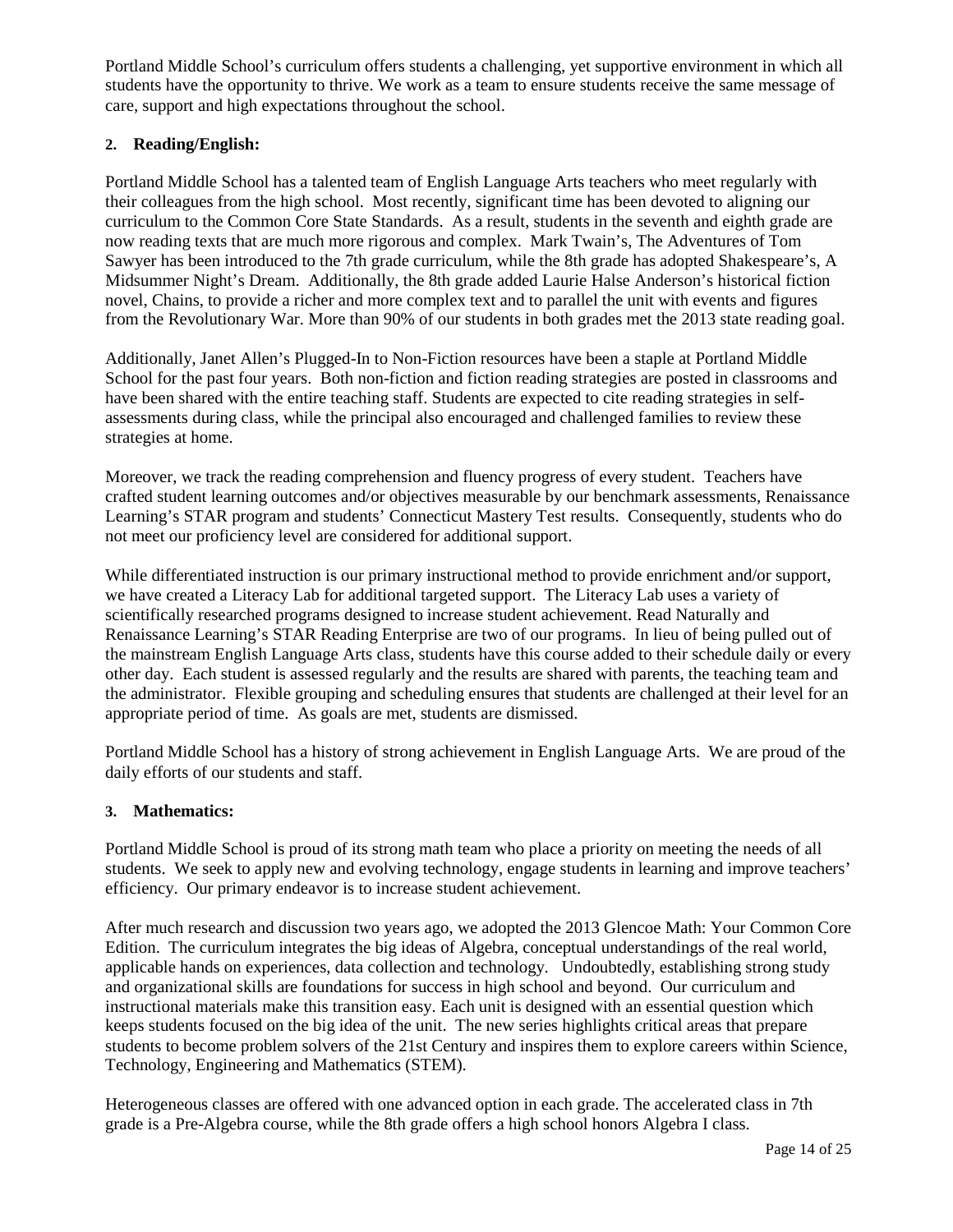Differentiated instruction is vital to our approach. In addition, we emphasize non-fiction writing, problem solving, technology, hands-on activities and creative use of manipulatives to make the curriculum accessible to all students.

To identify students working above or below grade level, we use Renaissance Learning's STAR assessment (administered three times a year), input from the previous year's teacher and the state benchmark assessment, the Connecticut Mastery Test.

Students identified as in need of support are assigned to a Math Lab. The specialist works on areas of concern and skills that need improvement. Teachers are available before, during and after school for extra help. We also offer a homework club, which meets after school and provides more support. Furthermore, tests, quizzes and homework assignments are modified according to the following criterion: approaching grade content level, on level, and beyond level, so all children will achieve success in math. Students who are working well above grade level are challenged with accelerated coursework.

The curriculum, our text book series, the math team and our support system have yielded amazing results over time. In the most recent statewide testing, 99% of our students met the NCLB standard of Proficient. Portland has established a program, an approach and partnership to ensure annual achievement.

#### **4. Additional Curriculum Area:**

Portland Middle School offers a dynamic Social Studies program with curricula focused not only on historical content, but also on the development of historical analysis and critical thinking skills. Teachers in both 7th and 8th grade seek to establish strong past-present connections for the students and frequently integrate technology into lessons through "web quests," artifact analysis activities and "virtual field trips" to history museums around the world, including the Smithsonian in Washington, D.C. and the British Museum and National Maritime Museum in London. Students explore historical events from a variety of different perspectives, and teachers challenge them to articulate their ideas using oral, written, artistic and even musical forms of expression. Social Studies students are offered enrichment opportunities to explore their interests in history and the social sciences outside of the classroom, and several 7th grade students are currently in the process of creating a project to be entered into the 2014 Connecticut History Day contest. Over the past several months, these students have analyzed a vast array of primary and secondary sources and have designed an informational website exploring the changing role of the caste system in India in the 21st century.

The 7th grade social studies curriculum focuses on Ancient World History with an emphasis on five early civilizations, including Mesopotamia, Egypt, India, China, Greece, and Rome. Aligning with Portland Middle School's focus on the development of 21st century learning skills, this class challenges students to develop an understanding of how the achievements and developments of early societies are reflected in modern-day American society. The 8th grade social studies curriculum explores United States history, beginning with an examination of early colonization and settlement in the mid-16th century and continuing through the development of the industrial United States in the late 19th century.

The 7th and 8th grade curricula are designed to scaffold students' historical content knowledge and critical analysis skills and to prepare students for the required Portland High School Global Studies (9th grade) and United States history courses (10th grade).

#### **5. Instructional Methods:**

Richard and Rebecca Dufour, two leaders in educational equity and reform, wrote a book titled, "Whatever It Takes, how professional learning communities respond when kids don't learn". The book title exemplifies the approach to instructional methods we employ at Portland Middle School. Through a systematic process, the staff at Portland Middle School reviews and analyzes data pertaining to every student annually. In addition, many teachers administer an interest inventory to learn even more about each student. The knowledge gained from this process coupled with the daily opportunity to meet in grade level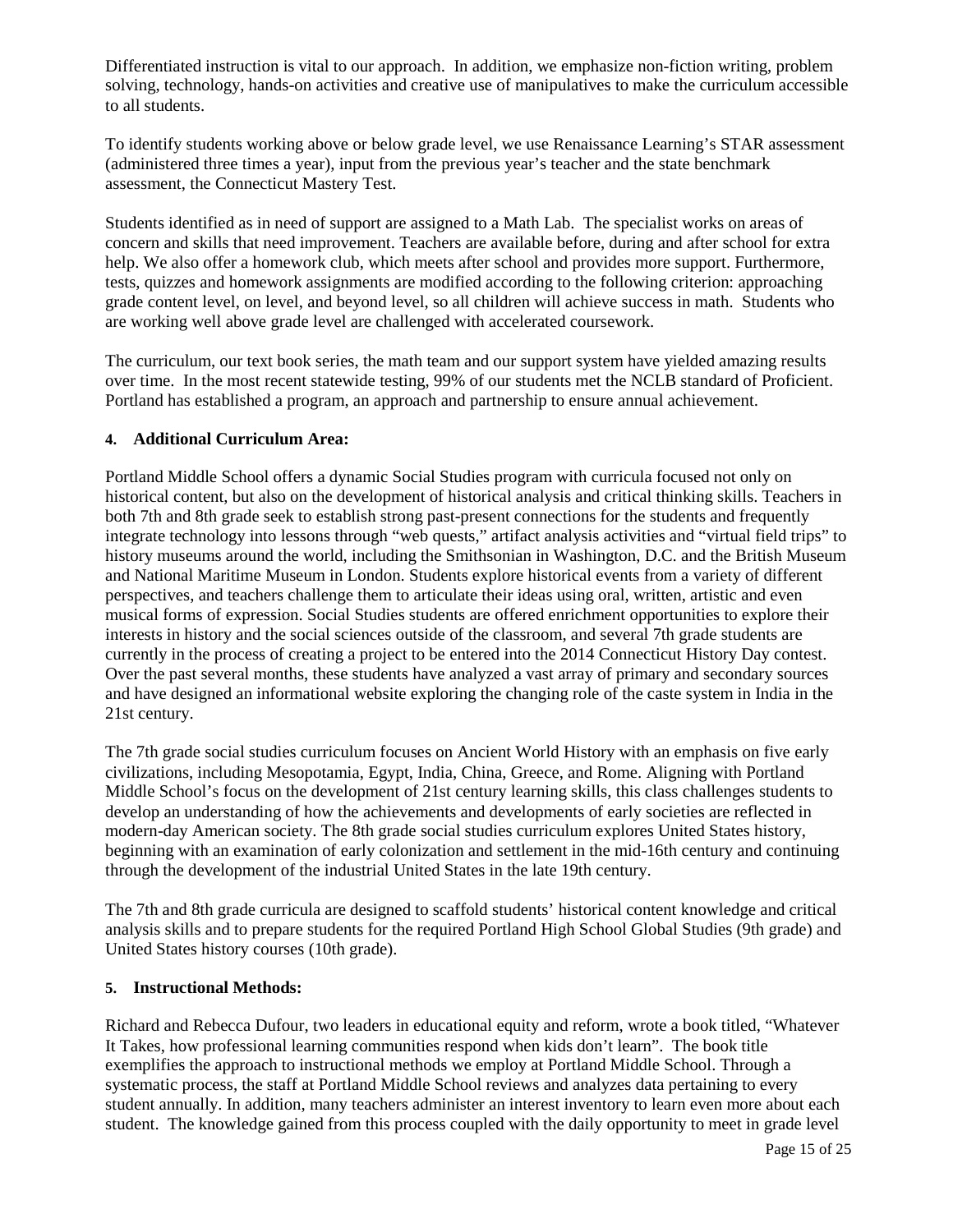teams, provides our teachers with ample information to craft lessons and activities to engage all of our students in a variety of ways.

One size does not fit all! To meet the needs of every student, staff members deliver lessons that are designed to integrate technology, the smart board, manipulatives, purposeful groupings, flexible groupings, hands-on activities and choice. To help focus each student every day, the learning objective is displayed prominently in every classroom every class period. Each student is held to high, yet achievable standards.

100% of our students are scheduled for mainstream courses. The special education teachers and our reading and math specialists collaborate regularly with the regular education teachers. This partnership helps each practitioner to design engaging, yet challenging activities for all students. In addition, our homemade ACES program provides targeted students with additional support, oversight, and care!

Students are often offered choices with regard to the product that is expected when a project is assigned. Teachers craft multiple versions of the same test to allow for a more individualized experience that helps the teacher to know what the student is able to do and demonstrate. For example, one version may have multiple choice opportunities instead of open-ended responses. Another version may provide a word bank. Students may be permitted to take the test in an alternate setting with additional time. These common practices help to engage students while we constantly try to raise the level of challenge for every student.

In both reading and mathematics, we use an array of computer programs like BrainPop, Read Naturally, Renaissance Learning's STAR program, and the textbook's on-line applications to provide targeted lessons or activities for each student based on his/her performance and ability.

The objective of our approach to instructional methods is to provide an engaging atmosphere where every student is valued, challenged and successful.

#### **6. Professional Development:**

In writing, they say that the first draft is just that, a first draft. It is imperative to go back and edit, revise, improve, refine, redesign and produce the next draft. This cycle is repeated until a version is considered acceptable. However, the true author is never content nor has completed his/her work. In any school, the same approach is healthy and necessary. It is incumbent upon the educator, the system and the school to continually develop for the primary purpose of improving teaching and learning. At Portland Middle School, we embrace the DuFour's philosophy, "Whatever it takes!" Our teams act as professional learning communities and their unending quest to find a way to reach every student is enviable.

The teams meet daily, the district wide professional development team meets quarterly, the state shares "best practices", our RESC's (Regional Educational Service Centers) offer opportunities, and our local board of education expects that we are up to date with mandates and practices that have proven to be successful. This structure allows for a methodical way to intertwine Professional Development opportunities with the federal and state mandates that we must introduce.

The Common Core, differentiated instruction, and many other major initiatives have been addressed in a timely manner as a result of the aforementioned structure established in Portland. Our teachers have gone on to become trainers in the train-the-trainer model. Our teachers have learned to administer universal assessments and to target follow-up teaching strategies. Time is provided during team meetings, at staff meetings and at in-district professional development activities. Furthermore, our staff is encouraged and funded to seek out-of-district professional development activities. It is not uncommon to have a staff member return from a day at professional development and share the highlights with the team. Our monthly staff meetings provide opportunities to educate all of us. As a result, an approach to teach reading strategies or to solve mathematical equations can be implemented by all staff rather than the discipline involved. Individualization and/or differentiation is at the core of all of our efforts.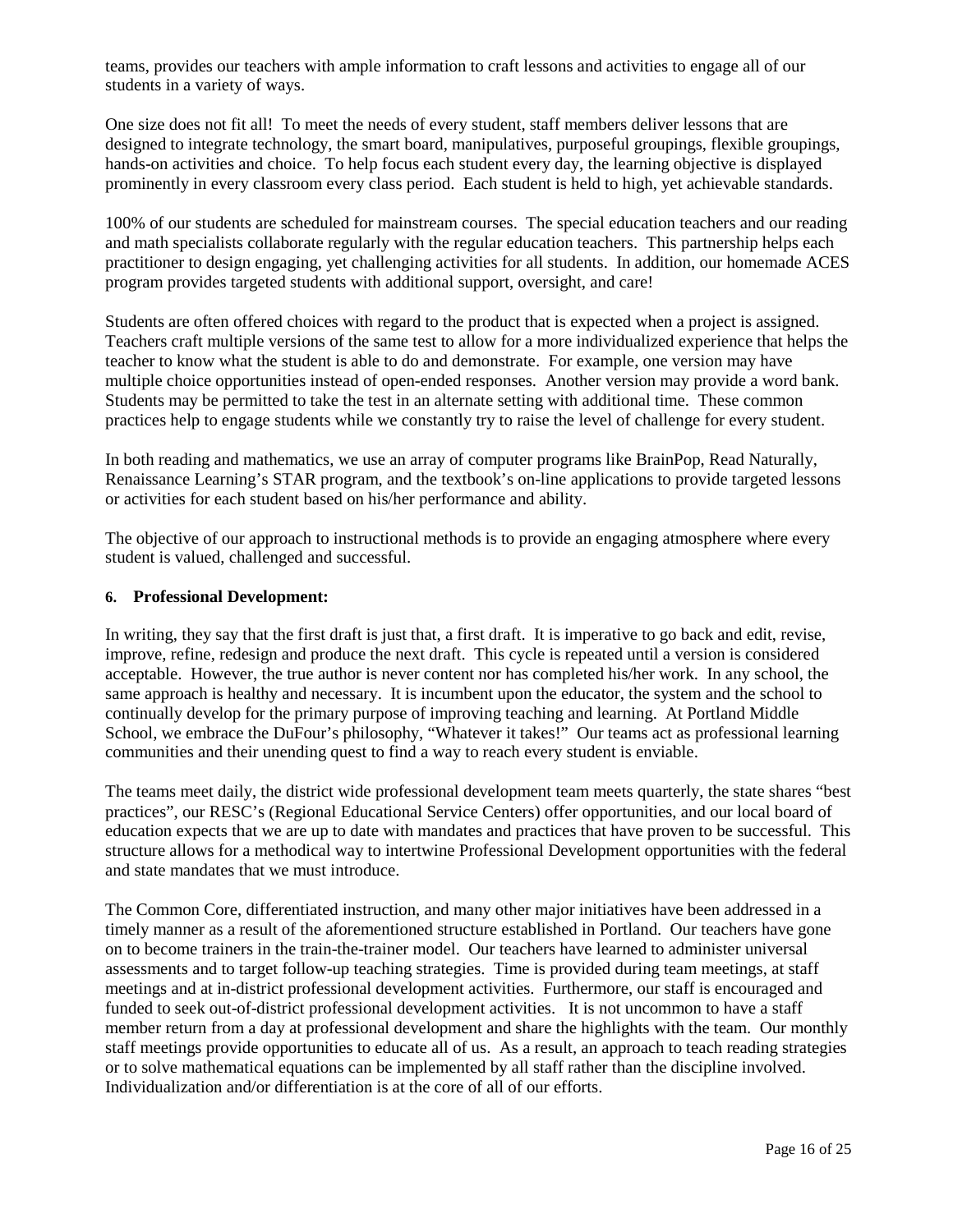The recent scrutiny related to teacher evaluation has led Portland to review its practices extensively. We have adopted the Danielson Model and are using Teachscape. Each month, evidence collected from the four domains is shared at staff meetings and via email. Additionally, staff is provided time each month to review student learning outcomes and related goals, as well as to share exemplary teaching strategies that have been successful in the classroom. At each staff meeting this year, teachers presented skits, prezis, documents, and/or practices that relate to each domain and each component.

Professional learning communities are vital to the ongoing improvement in education everywhere. Our small school hosts three big teams that collaborate daily. The strength of our professional learning community is that it can modify and/or adjust in almost real time. The collective endeavors of the staff promote the theory that our work is never done, but moving in the right direction day after day!

#### **7. School Leadership**

Leadership at Portland Middle School can be summed up by the word: empowerment. Students, staff and the community of parents are empowered to suggest, act, and do that which is needed to maintain an institution of excellence. We strive to be creative, maximize learning opportunities, and generate enthusiasm to learn and achieve.

The three teacher teams in place are each facilitated by a team leader and meet regularly. Members are aware that their input is welcome. Therefore, discussions include cross-curricular opportunities, modifications to the daily schedule as needed and management of our advisory groups. Also, these teams administer grade-level assessments and design field trips and experiences that benefit our learners.

The school counselor addresses student achievement concerns and/or opportunities through the Early Intervention Process (EIP). She involves teacher representatives, specialists and the principal. Data-driven decisions are made as a result of the insights we derive from the additional feedback. Support is then extended to those in need.

The Student Council is designed to develop leadership skills and character. For instance, the Student Council has introduced programs and charitable acts such as food bank collections, support of a child in Haiti, spirit week, a variety show and more. Additionally, they have organized our dances and field day. All students are invited to become Student Council members. Their challenge is to submit a thoughtful letter stating why they want to serve, their ideas and any leadership qualities they have demonstrated. We have never had TOO many members!

PTO meetings include opportunities for teacher representatives, the administrator and the parents to interact in a positive manner. We share school events, discuss opportunities for collaboration and design plans to meet goals.

The Middle School Principal has established a culture of respect and rapport with the students, the staff and the community. The connection to our stakeholders is paramount, making our school community a success through positive leadership. As such, the vision and mission at Portland Middle School is simple: Every child counts. We care and it shows!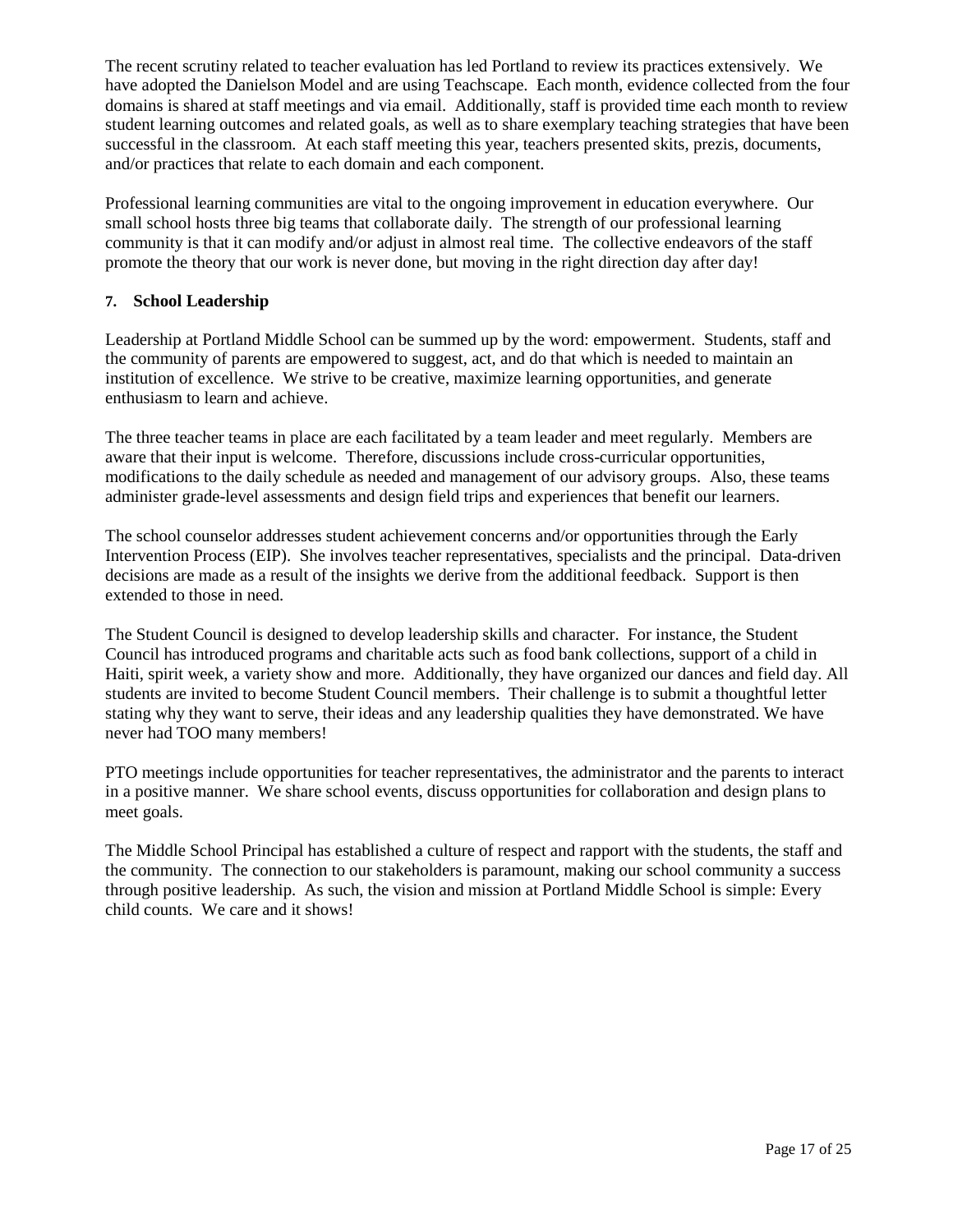#### **STATE CRITERION--REFERENCED TESTS**

**Subject:** <u>Math **Test:** Math **Test:** 4th Generation CMT **All Students Tested/Grade:** 7 **Test: Edition/Publication Year:**</u> Publisher: Connecticut State Department of Education

**All Students Tested/Grade:** 7 **Edition/Publication Year:** 2013

| School Year                                    | $2012 - 2013$ | 2011-2012      | 2010-2011    | 2009-2010      | 2008-2009      |
|------------------------------------------------|---------------|----------------|--------------|----------------|----------------|
| Testing month                                  | Mar           | Mar            | Mar          | Mar            | Mar            |
| <b>SCHOOL SCORES*</b>                          |               |                |              |                |                |
| % Proficient plus % Goal plus                  | 99            | 98             | 95           | 95             | 92             |
| % Advanced                                     |               |                |              |                |                |
| % Goal + % Advanced                            | 90            | 86             | 80           | 72             | 70             |
| Number of students tested                      | 110           | 114            | 120          | 115            | 107            |
| Percent of total students tested               | 100           | 100            | 100          | 100            | 99             |
| Number of students tested with                 | 6             | $\overline{4}$ | $\mathbf{1}$ | 3              | $\overline{3}$ |
| alternative assessment                         |               |                |              |                |                |
| % of students tested with                      | 5             | 3              |              | $\overline{2}$ | 3              |
| alternative assessment                         |               |                |              |                |                |
| <b>SUBGROUP SCORES</b>                         |               |                |              |                |                |
| 1. Free and Reduced-Price                      |               |                |              |                |                |
| Meals/Socio-Economic/                          |               |                |              |                |                |
| <b>Disadvantaged Students</b>                  |               |                |              |                |                |
| % Proficient plus % Goal plus                  | 100           | 95             | 81           | 64             | 63             |
| % Advanced                                     |               |                |              |                |                |
| % Goal + % Advanced                            | 81            | 84             | 67           | 36             | 25             |
| Number of students tested                      | 21            | 19             | 21           | 14             | 8              |
| 2. Students receiving Special                  |               |                |              |                |                |
| <b>Education</b>                               |               |                |              |                |                |
| % Proficient plus % Goal plus                  |               |                |              |                |                |
| % Advanced<br>% Goal + % Advanced              |               |                |              |                |                |
|                                                |               |                |              |                |                |
| Number of students tested                      |               |                |              |                |                |
| 3. English Language Learner<br><b>Students</b> |               |                |              |                |                |
| % Proficient plus % Goal plus                  |               |                |              |                |                |
| % Advanced                                     |               |                |              |                |                |
| % Goal + % Advanced                            |               |                |              |                |                |
| Number of students tested                      |               |                |              |                |                |
| 4. Hispanic or Latino                          |               |                |              |                |                |
| <b>Students</b>                                |               |                |              |                |                |
| % Proficient plus % Goal plus                  |               |                |              |                |                |
| % Advanced                                     |               |                |              |                |                |
| % Goal + % Advanced                            |               |                |              |                |                |
| Number of students tested                      |               |                |              |                |                |
| 5. African-American                            |               |                |              |                |                |
| <b>Students</b>                                |               |                |              |                |                |
| % Proficient plus % Goal plus                  |               |                |              |                |                |
| % Advanced                                     |               |                |              |                |                |
| % Goal + % Advanced                            |               |                |              |                |                |
| Number of students tested                      |               |                |              |                |                |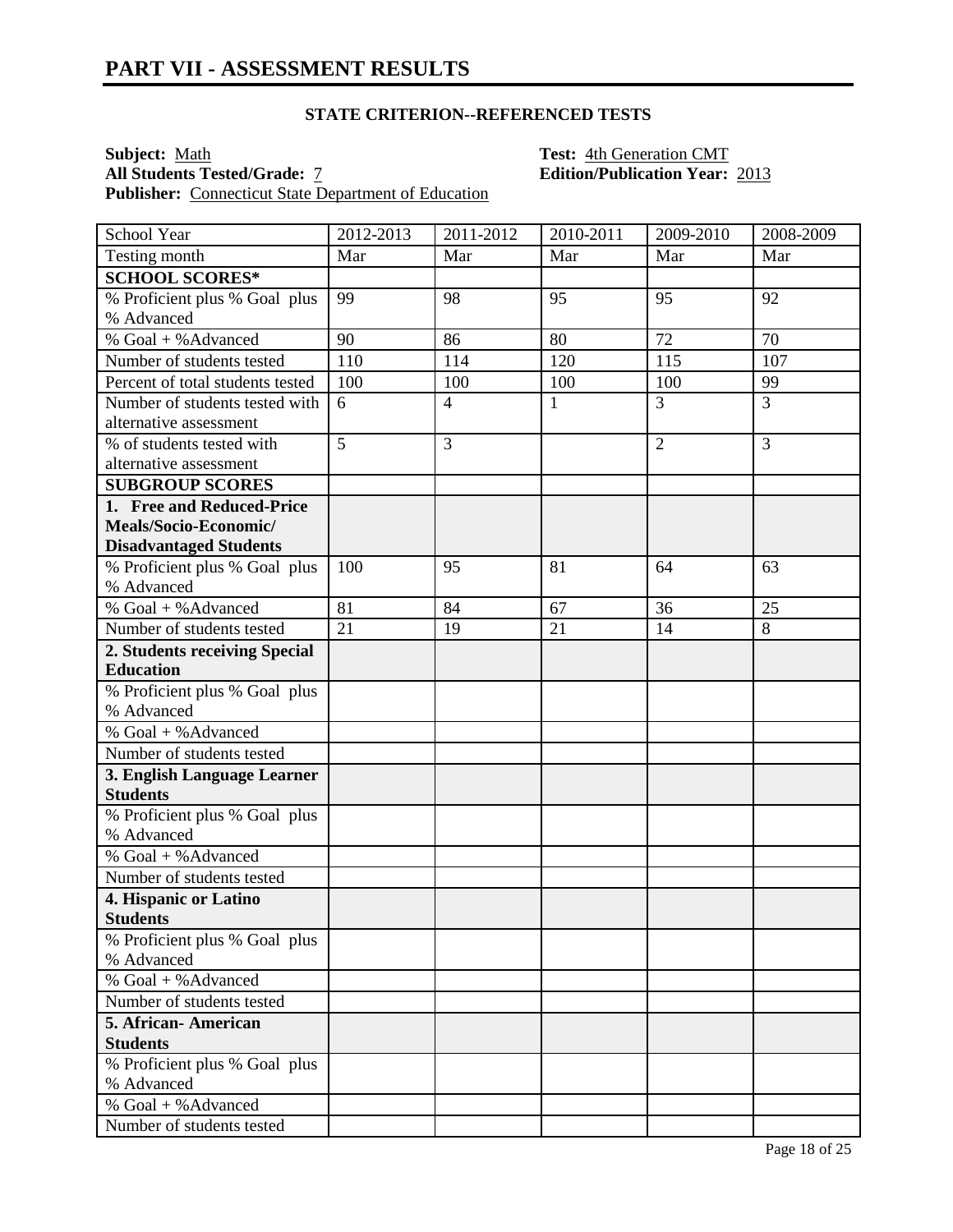| <b>6. Asian Students</b>         |     |    |     |     |     |
|----------------------------------|-----|----|-----|-----|-----|
| % Proficient plus % Goal plus    |     |    |     |     |     |
| % Advanced                       |     |    |     |     |     |
| % Goal + % Advanced              |     |    |     |     |     |
| Number of students tested        |     |    |     |     |     |
| 7. American Indian or            |     |    |     |     |     |
| <b>Alaska Native Students</b>    |     |    |     |     |     |
| % Proficient plus % Goal plus    |     |    |     |     |     |
| % Advanced                       |     |    |     |     |     |
| % Goal + % Advanced              |     |    |     |     |     |
| Number of students tested        |     |    |     |     |     |
| 8. Native Hawaiian or other      |     |    |     |     |     |
| <b>Pacific Islander Students</b> |     |    |     |     |     |
| % Proficient plus % Goal plus    |     |    |     |     |     |
| % Advanced                       |     |    |     |     |     |
| % $Goal + %$ Advanced            |     |    |     |     |     |
| Number of students tested        |     |    |     |     |     |
| 9. White Students                |     |    |     |     |     |
| % Proficient plus % Goal plus    | 100 | 99 | 96  | 98  | 93  |
| % Advanced                       |     |    |     |     |     |
| % Goal + % Advanced              | 95  | 90 | 83  | 77  | 73  |
| Number of students tested        | 95  | 99 | 111 | 103 | 100 |
| 10. Two or More Races            |     |    |     |     |     |
| identified Students              |     |    |     |     |     |
| % Proficient plus % Goal plus    |     |    |     |     |     |
| % Advanced                       |     |    |     |     |     |
| % Goal + % Advanced              |     |    |     |     |     |
| Number of students tested        |     |    |     |     |     |
| 11. Other 1: Other 1             |     |    |     |     |     |
| % Proficient plus % Goal plus    |     |    |     |     |     |
| % Advanced                       |     |    |     |     |     |
| % Goal + % Advanced              |     |    |     |     |     |
| Number of students tested        |     |    |     |     |     |
| 12. Other 2: Other 2             |     |    |     |     |     |
| % Proficient plus % Goal plus    |     |    |     |     |     |
| % Advanced                       |     |    |     |     |     |
| % Goal + % Advanced              |     |    |     |     |     |
| Number of students tested        |     |    |     |     |     |
| 13. Other 3: Other 3             |     |    |     |     |     |
| % Proficient plus % Goal plus    |     |    |     |     |     |
| % Advanced                       |     |    |     |     |     |
| % Goal + % Advanced              |     |    |     |     |     |
| Number of students tested        |     |    |     |     |     |

**NOTES:** All six students assessed with the MODIFIED ASSESSMENT were identified through the PPT process. 5 out of 6 Achieved at the PROFICIENT or above level on the Modified Assessment. 3 out of 6 achieved at the GOAL Level.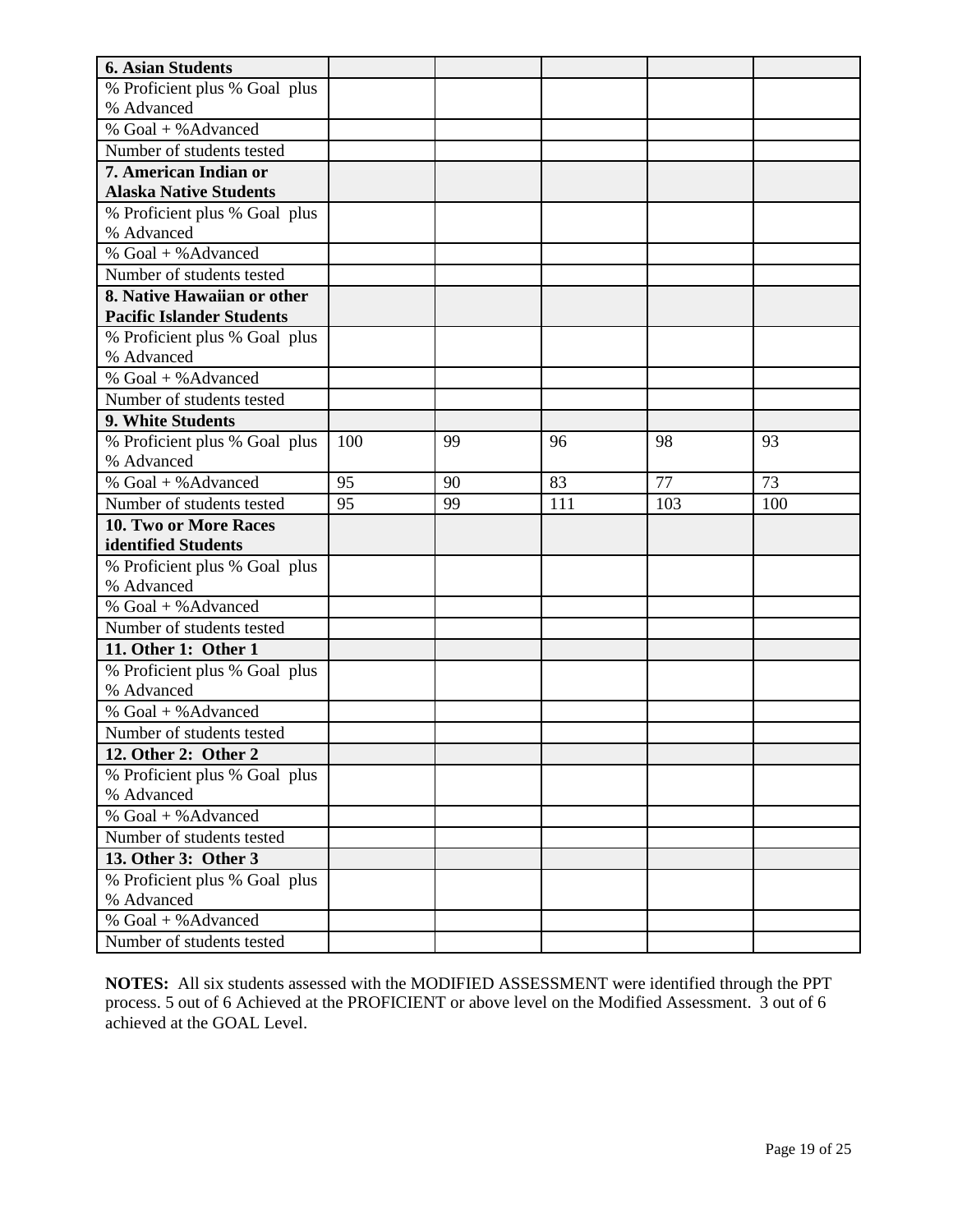#### **STATE CRITERION--REFERENCED TESTS**

### **Subject:** <u>Math **Test:** Math **Test: Math <b>Test: 4th Generation CMT All Students Tested/Grade:** <u>8</u> **CO Edition/Publication Year: CO Edition**</u> **Publisher:** Connecticut State Department of Education

# **Edition/Publication Year: 2013**

| School Year                                       | 2012-2013      | 2011-2012    | 2010-2011      | 2009-2010      | 2008-2009      |
|---------------------------------------------------|----------------|--------------|----------------|----------------|----------------|
| Testing month                                     | Mar            | Mar          | Mar            | Mar            | Mar            |
| <b>SCHOOL SCORES*</b>                             |                |              |                |                |                |
| % Proficient plus % Goal plus                     | 99             | 96           | 100            | 96             | 95             |
| % Advanced                                        |                |              |                |                |                |
| % Goal + % Advanced                               | 91             | 86           | 94             | 88             | 68             |
| Number of students tested                         | 109            | 116          | 114            | 115            | 117            |
| Percent of total students tested                  | 100            | 100          | 100            | 100            | 100            |
| Number of students tested with                    | $\overline{3}$ | $\mathbf{1}$ | $\overline{2}$ | $\overline{2}$ | $\overline{2}$ |
| alternative assessment                            |                |              |                |                |                |
| % of students tested with                         | $\overline{3}$ | $\mathbf{1}$ | $\overline{2}$ | $\overline{2}$ | $\overline{2}$ |
| alternative assessment                            |                |              |                |                |                |
| <b>SUBGROUP SCORES</b>                            |                |              |                |                |                |
| 1. Free and Reduced-Price                         |                |              |                |                |                |
| Meals/Socio-Economic/                             |                |              |                |                |                |
| <b>Disadvantaged Students</b>                     |                |              |                |                |                |
| % Proficient plus % Goal plus<br>% Advanced       | 94             | 87           | 100            | 92             | 89             |
| $\sqrt[6]{6}$ Goal + % Advanced                   | 82             | 53           | 75             | 62             | 22             |
| Number of students tested                         | 17             | 15           | 16             | 13             | 9              |
|                                                   |                |              |                |                |                |
| 2. Students receiving Special<br><b>Education</b> |                |              |                |                |                |
| % Proficient plus % Goal plus                     |                |              |                |                |                |
| % Advanced                                        |                |              |                |                |                |
| % Goal + % Advanced                               |                |              |                |                |                |
| Number of students tested                         |                |              |                |                |                |
| 3. English Language Learner                       |                |              |                |                |                |
| <b>Students</b>                                   |                |              |                |                |                |
| % Proficient plus % Goal plus                     |                |              |                |                |                |
| % Advanced                                        |                |              |                |                |                |
| % Goal + % Advanced                               |                |              |                |                |                |
| Number of students tested                         |                |              |                |                |                |
| 4. Hispanic or Latino                             |                |              |                |                |                |
| <b>Students</b>                                   |                |              |                |                |                |
| % Proficient plus % Goal plus                     |                |              |                |                |                |
| % Advanced                                        |                |              |                |                |                |
| % Goal + % Advanced                               |                |              |                |                |                |
| Number of students tested                         |                |              |                |                |                |
| 5. African-American                               |                |              |                |                |                |
| <b>Students</b>                                   |                |              |                |                |                |
| % Proficient plus % Goal plus                     |                |              |                |                |                |
| % Advanced                                        |                |              |                |                |                |
| % Goal + % Advanced                               |                |              |                |                |                |
| Number of students tested                         |                |              |                |                |                |
| <b>6. Asian Students</b>                          |                |              |                |                |                |
| % Proficient plus % Goal plus                     |                |              |                |                |                |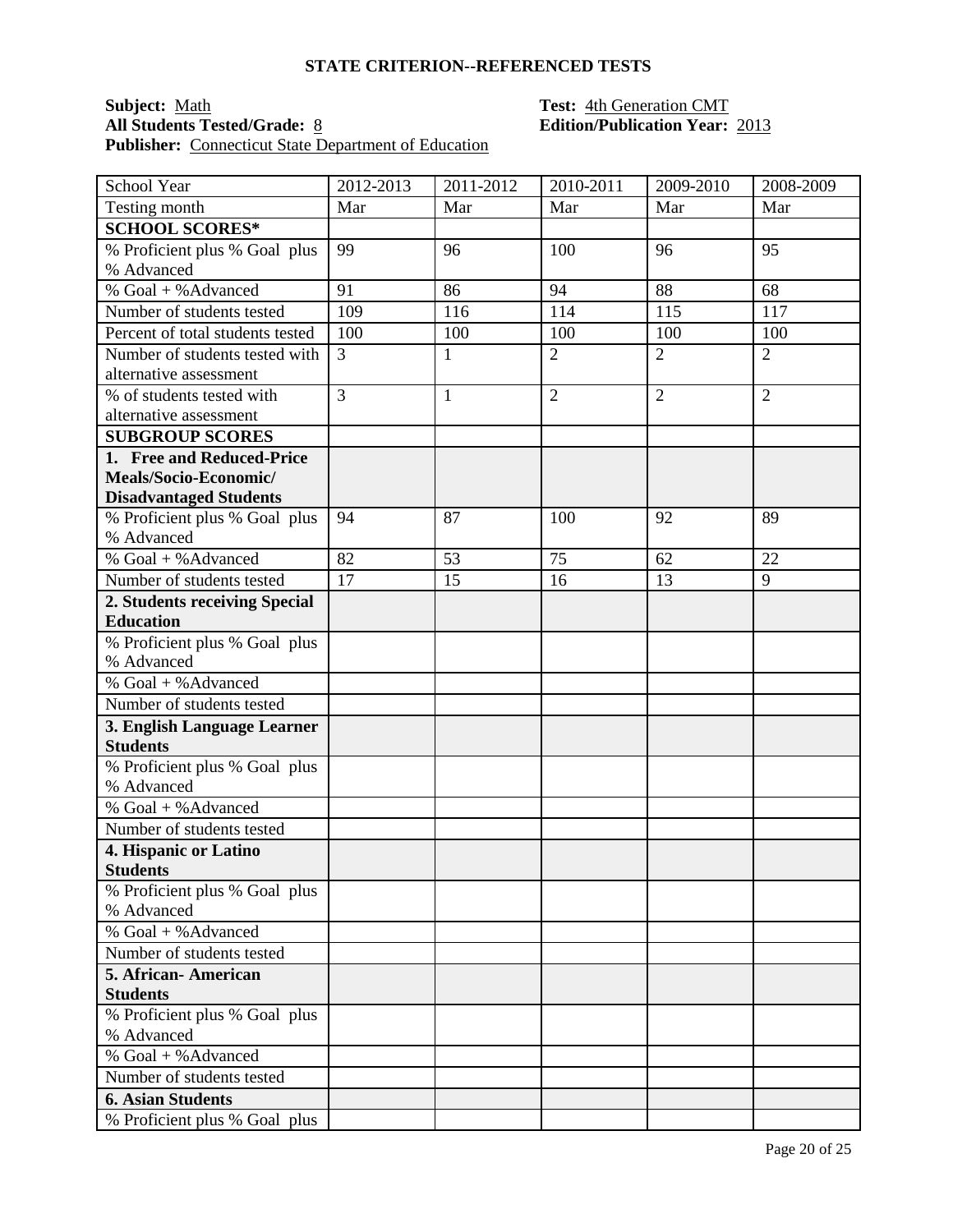| % Advanced                                  |     |    |     |     |     |
|---------------------------------------------|-----|----|-----|-----|-----|
| % Goal + % Advanced                         |     |    |     |     |     |
| Number of students tested                   |     |    |     |     |     |
| 7. American Indian or                       |     |    |     |     |     |
| <b>Alaska Native Students</b>               |     |    |     |     |     |
| % Proficient plus % Goal plus               |     |    |     |     |     |
| % Advanced                                  |     |    |     |     |     |
| % Goal + % Advanced                         |     |    |     |     |     |
| Number of students tested                   |     |    |     |     |     |
| 8. Native Hawaiian or other                 |     |    |     |     |     |
| <b>Pacific Islander Students</b>            |     |    |     |     |     |
| % Proficient plus % Goal plus               |     |    |     |     |     |
| % Advanced                                  |     |    |     |     |     |
| % Goal + % Advanced                         |     |    |     |     |     |
| Number of students tested                   |     |    |     |     |     |
| 9. White Students                           |     |    |     |     |     |
| % Proficient plus % Goal plus               | 100 | 97 | 100 | 95  | 95  |
| % Advanced                                  |     |    |     |     |     |
| % Goal + % Advanced                         | 93  | 89 | 94  | 86  | 72  |
| Number of students tested                   | 93  | 97 | 101 | 101 | 104 |
| 10. Two or More Races                       |     |    |     |     |     |
| identified Students                         |     |    |     |     |     |
| % Proficient plus % Goal plus<br>% Advanced |     |    |     |     |     |
| % Goal + % Advanced                         |     |    |     |     |     |
| Number of students tested                   |     |    |     |     |     |
| 11. Other 1: Other 1                        |     |    |     |     |     |
| % Proficient plus % Goal plus               |     |    |     |     |     |
| % Advanced                                  |     |    |     |     |     |
| % Goal + % Advanced                         |     |    |     |     |     |
| Number of students tested                   |     |    |     |     |     |
| 12. Other 2: Other 2                        |     |    |     |     |     |
| % Proficient plus % Goal plus               |     |    |     |     |     |
| % Advanced                                  |     |    |     |     |     |
| % Goal + % Advanced                         |     |    |     |     |     |
| Number of students tested                   |     |    |     |     |     |
| 13. Other 3: Other 3                        |     |    |     |     |     |
| % Proficient plus % Goal plus               |     |    |     |     |     |
| % Advanced                                  |     |    |     |     |     |
| % Goal + % Advanced                         |     |    |     |     |     |
| Number of students tested                   |     |    |     |     |     |

**NOTES:** All three students assessed with an ALTERNATIVE ASSESSMENT were identified through the PPT process: one student moved in and moved out during the school year. One student was assigned to take a SKILLS CHECKLIST as this student is multi-handicapped; The third student achieved at the PROFICIENT Level on the Modified Assessment designed by the Connecticut State Department of Education.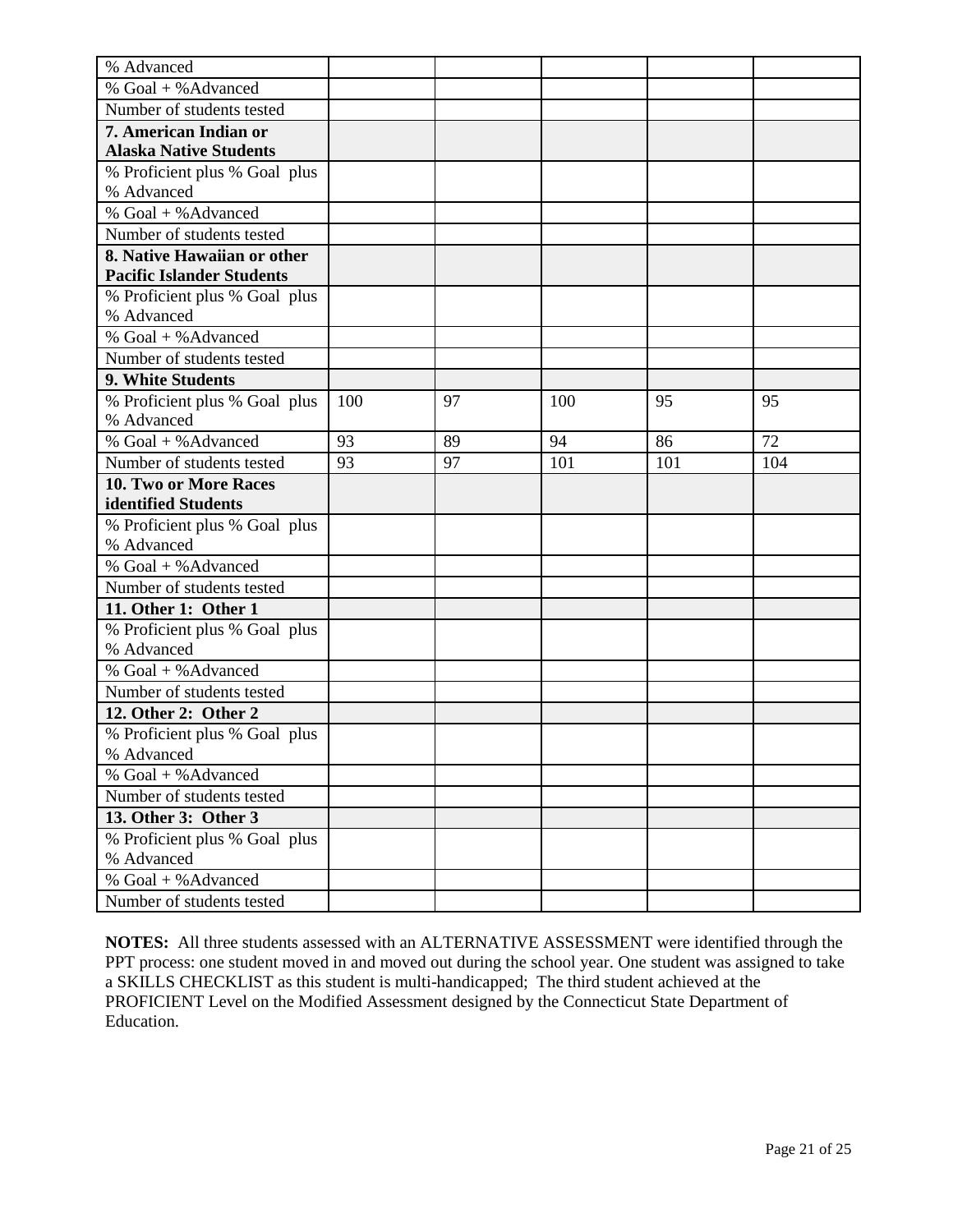#### **STATE CRITERION--REFERENCED TESTS**

### **Subject: Reading/ELA Test: 4th Generation CMT**<br>**All Students Tested/Grade:** <u>7</u> **Test: Edition/Publication Year:** Publisher: Connecticut State Department of Education

## **Edition/Publication Year: 2013**

| School Year                                         | 2012-2013      | 2011-2012 | 2010-2011    | 2009-2010      | 2008-2009      |
|-----------------------------------------------------|----------------|-----------|--------------|----------------|----------------|
| Testing month                                       | Mar            | Mar       | Mar          | Mar            | Mar            |
| <b>SCHOOL SCORES*</b>                               |                |           |              |                |                |
| % Proficient plus % Goal Plus                       | 98             | 98        | 90           | 83             | 80             |
| % Advanced                                          |                |           |              |                |                |
| % Goal plus % Advanced                              | 95             | 93        | 81           | 72             | 62             |
| Number of students tested                           | 109            | 112       | 120          | 114            | 108            |
| Percent of total students tested                    | 99             | 99        | 100          | 99             | 100            |
| Number of students tested with                      | $\overline{7}$ | 6         | $\mathbf{1}$ | $\overline{4}$ | $\overline{2}$ |
| alternative assessment                              |                |           |              |                |                |
| % of students tested with                           | 6              | 5         |              | 3              | $\overline{2}$ |
| alternative assessment                              |                |           |              |                |                |
| <b>SUBGROUP SCORES</b>                              |                |           |              |                |                |
| 1. Free and Reduced-Price                           |                |           |              |                |                |
| Meals/Socio-Economic/                               |                |           |              |                |                |
| <b>Disadvantaged Students</b>                       |                |           |              |                |                |
| % Proficient plus % Goal Plus                       | 91             | 100       | 71           | 54             | 33             |
| % Advanced                                          | 91             |           |              |                | 33             |
| % Goal plus % Advanced<br>Number of students tested | 21             | 100<br>18 | 48<br>21     | 46<br>13       | 9              |
|                                                     |                |           |              |                |                |
| 2. Students receiving Special<br><b>Education</b>   |                |           |              |                |                |
| % Proficient plus % Goal Plus                       |                |           |              |                |                |
| % Advanced                                          |                |           |              |                |                |
| % Goal plus % Advanced                              |                |           |              |                |                |
| Number of students tested                           |                |           |              |                |                |
| 3. English Language Learner                         |                |           |              |                |                |
| <b>Students</b>                                     |                |           |              |                |                |
| % Proficient plus % Goal Plus                       |                |           |              |                |                |
| % Advanced                                          |                |           |              |                |                |
| % Goal plus % Advanced                              |                |           |              |                |                |
| Number of students tested                           |                |           |              |                |                |
| 4. Hispanic or Latino                               |                |           |              |                |                |
| <b>Students</b>                                     |                |           |              |                |                |
| % Proficient plus % Goal Plus                       |                |           |              |                |                |
| % Advanced                                          |                |           |              |                |                |
| % Goal plus % Advanced                              |                |           |              |                |                |
| Number of students tested                           |                |           |              |                |                |
| 5. African-American                                 |                |           |              |                |                |
| <b>Students</b>                                     |                |           |              |                |                |
| % Proficient plus % Goal Plus                       |                |           |              |                |                |
| % Advanced                                          |                |           |              |                |                |
| % Goal plus % Advanced                              |                |           |              |                |                |
| Number of students tested                           |                |           |              |                |                |
| <b>6. Asian Students</b>                            |                |           |              |                |                |
| % Proficient plus % Goal Plus                       |                |           |              |                |                |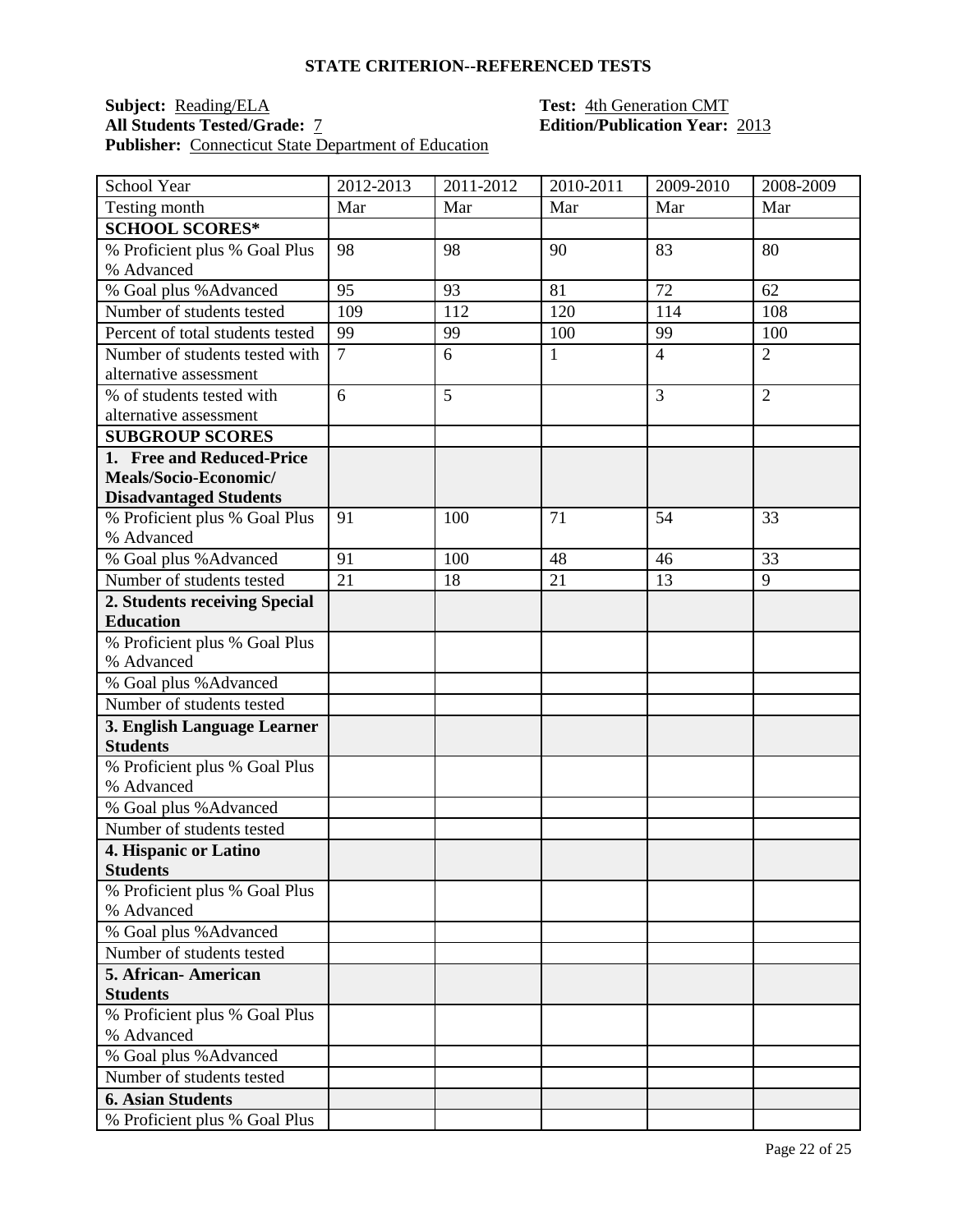| % Advanced                       |     |    |     |     |     |
|----------------------------------|-----|----|-----|-----|-----|
| % Goal plus % Advanced           |     |    |     |     |     |
| Number of students tested        |     |    |     |     |     |
| 7. American Indian or            |     |    |     |     |     |
| <b>Alaska Native Students</b>    |     |    |     |     |     |
| % Proficient plus % Goal Plus    |     |    |     |     |     |
| % Advanced                       |     |    |     |     |     |
| % Goal plus % Advanced           |     |    |     |     |     |
| Number of students tested        |     |    |     |     |     |
| 8. Native Hawaiian or other      |     |    |     |     |     |
| <b>Pacific Islander Students</b> |     |    |     |     |     |
| % Proficient plus % Goal Plus    |     |    |     |     |     |
| % Advanced                       |     |    |     |     |     |
| % Goal plus % Advanced           |     |    |     |     |     |
| Number of students tested        |     |    |     |     |     |
| 9. White Students                |     |    |     |     |     |
| % Proficient plus % Goal Plus    | 100 | 99 | 92  | 85  | 82  |
| % Advanced                       |     |    |     |     |     |
| % Goal plus % Advanced           | 96  | 94 | 84  | 77  | 65  |
| Number of students tested        | 95  | 99 | 111 | 103 | 100 |
| 10. Two or More Races            |     |    |     |     |     |
| identified Students              |     |    |     |     |     |
| % Proficient plus % Goal Plus    |     |    |     |     |     |
| % Advanced                       |     |    |     |     |     |
| % Goal plus % Advanced           |     |    |     |     |     |
| Number of students tested        |     |    |     |     |     |
| 11. Other 1: Other 1             |     |    |     |     |     |
| % Proficient plus % Goal Plus    |     |    |     |     |     |
| % Advanced                       |     |    |     |     |     |
| % Goal plus % Advanced           |     |    |     |     |     |
| Number of students tested        |     |    |     |     |     |
| 12. Other 2: Other 2             |     |    |     |     |     |
| % Proficient plus % Goal Plus    |     |    |     |     |     |
| % Advanced                       |     |    |     |     |     |
| % Goal plus % Advanced           |     |    |     |     |     |
| Number of students tested        |     |    |     |     |     |
| 13. Other 3: Other 3             |     |    |     |     |     |
| % Proficient plus % Goal Plus    |     |    |     |     |     |
| % Advanced                       |     |    |     |     |     |
| % Goal plus % Advanced           |     |    |     |     |     |
| Number of students tested        |     |    |     |     |     |

**NOTES:** All seven students were identified by the PPT process to take the MODIFIED ASSESSMENT designed by the Ct. State Department of Education. All 7 achieved at the GOAL Level as defined by the state.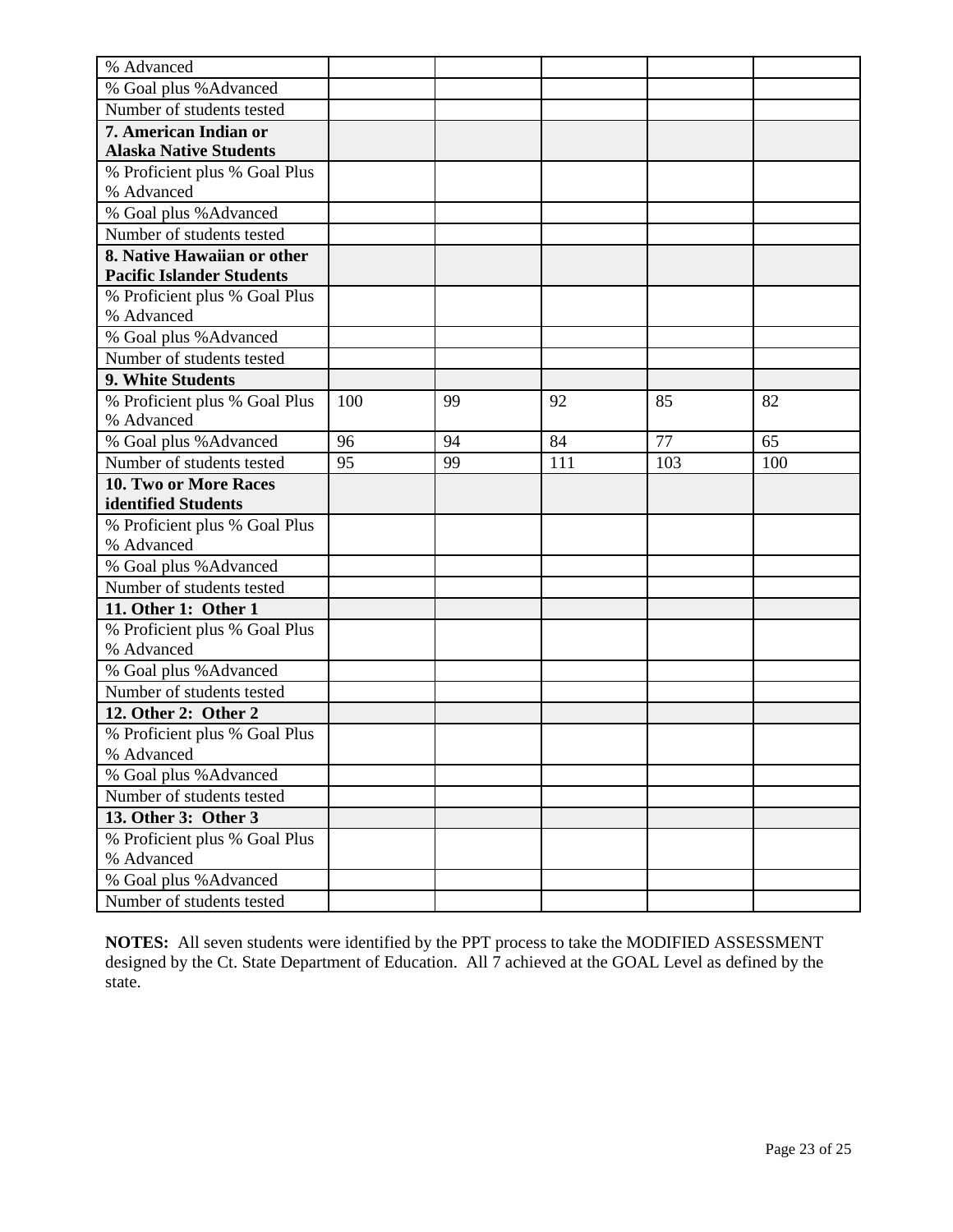#### **STATE CRITERION--REFERENCED TESTS**

## **Subject: Reading/ELA Test: 4th Generation CMT**<br>**All Students Tested/Grade:** <u>8</u> **Test: Edition/Publication Year: Publisher:** Connecticut State Department of Education

# **Edition/Publication Year: 2013**

| Testing month<br>Mar<br>Mar<br>Mar<br>Mar<br>Mar<br><b>SCHOOL SCORES*</b><br>% Proficient plus % Goal plus<br>92<br>88<br>93<br>94<br>96<br>% Advanced<br>% Goal + % Advanced<br>90<br>89<br>93<br>82<br>74<br>109<br>115<br>113<br>115<br>117<br>Number of students tested<br>Percent of total students tested<br>100<br>99<br>99<br>100<br>100 |
|--------------------------------------------------------------------------------------------------------------------------------------------------------------------------------------------------------------------------------------------------------------------------------------------------------------------------------------------------|
|                                                                                                                                                                                                                                                                                                                                                  |
|                                                                                                                                                                                                                                                                                                                                                  |
|                                                                                                                                                                                                                                                                                                                                                  |
|                                                                                                                                                                                                                                                                                                                                                  |
|                                                                                                                                                                                                                                                                                                                                                  |
|                                                                                                                                                                                                                                                                                                                                                  |
|                                                                                                                                                                                                                                                                                                                                                  |
| $\overline{3}$<br>Number of students tested with<br>$\overline{2}$<br>$\overline{2}$<br>$\overline{3}$<br>$\overline{2}$                                                                                                                                                                                                                         |
| alternative assessment                                                                                                                                                                                                                                                                                                                           |
| $\overline{3}$<br>$\overline{2}$<br>$\overline{2}$<br>3<br>$\overline{2}$<br>% of students tested with                                                                                                                                                                                                                                           |
| alternative assessment                                                                                                                                                                                                                                                                                                                           |
| <b>SUBGROUP SCORES</b>                                                                                                                                                                                                                                                                                                                           |
| 1. Free and Reduced-Price                                                                                                                                                                                                                                                                                                                        |
| Meals/Socio-Economic/                                                                                                                                                                                                                                                                                                                            |
| <b>Disadvantaged Students</b><br>% Proficient plus % Goal plus<br>87<br>33<br>82<br>81<br>85                                                                                                                                                                                                                                                     |
| % Advanced                                                                                                                                                                                                                                                                                                                                       |
| % Goal + % Advanced<br>77<br>54<br>75<br>22<br>67                                                                                                                                                                                                                                                                                                |
| 17<br>15<br>13<br>Number of students tested<br>16<br>9                                                                                                                                                                                                                                                                                           |
| 2. Students receiving Special                                                                                                                                                                                                                                                                                                                    |
| <b>Education</b>                                                                                                                                                                                                                                                                                                                                 |
| % Proficient plus % Goal plus                                                                                                                                                                                                                                                                                                                    |
| % Advanced                                                                                                                                                                                                                                                                                                                                       |
| % Goal + % Advanced                                                                                                                                                                                                                                                                                                                              |
| Number of students tested                                                                                                                                                                                                                                                                                                                        |
| 3. English Language Learner                                                                                                                                                                                                                                                                                                                      |
| <b>Students</b>                                                                                                                                                                                                                                                                                                                                  |
| % Proficient plus % Goal plus                                                                                                                                                                                                                                                                                                                    |
| % Advanced                                                                                                                                                                                                                                                                                                                                       |
| % Goal + % Advanced                                                                                                                                                                                                                                                                                                                              |
| Number of students tested                                                                                                                                                                                                                                                                                                                        |
| 4. Hispanic or Latino                                                                                                                                                                                                                                                                                                                            |
| <b>Students</b>                                                                                                                                                                                                                                                                                                                                  |
| % Proficient plus % Goal plus<br>% Advanced                                                                                                                                                                                                                                                                                                      |
| % Goal + % Advanced                                                                                                                                                                                                                                                                                                                              |
| Number of students tested                                                                                                                                                                                                                                                                                                                        |
| 5. African-American                                                                                                                                                                                                                                                                                                                              |
| <b>Students</b>                                                                                                                                                                                                                                                                                                                                  |
| % Proficient plus % Goal plus                                                                                                                                                                                                                                                                                                                    |
| % Advanced                                                                                                                                                                                                                                                                                                                                       |
| % Goal + % Advanced                                                                                                                                                                                                                                                                                                                              |
| Number of students tested                                                                                                                                                                                                                                                                                                                        |
| <b>6. Asian Students</b>                                                                                                                                                                                                                                                                                                                         |
| % Proficient plus % Goal plus                                                                                                                                                                                                                                                                                                                    |